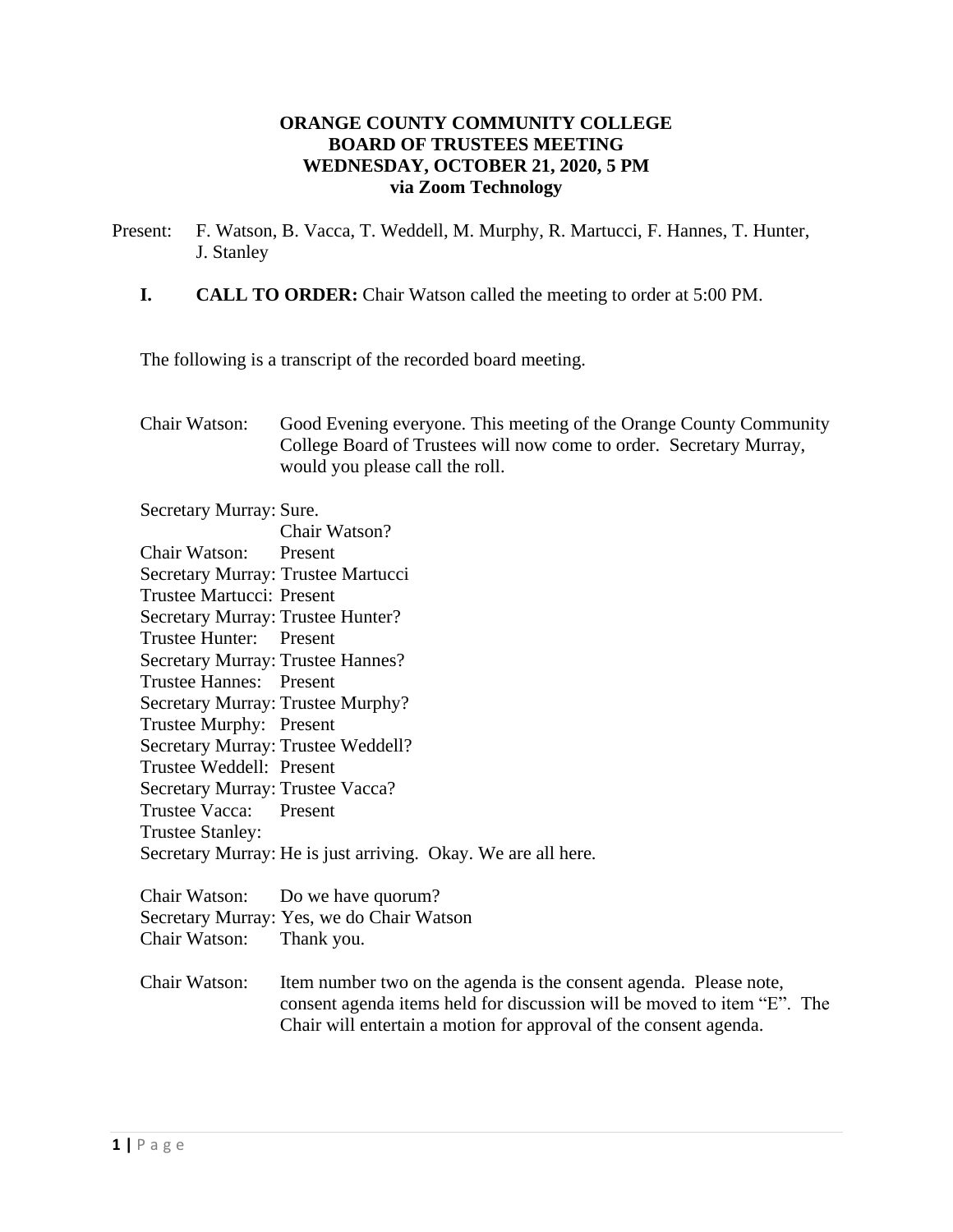## **II. CONSENT AGENDA**

| Trustee Martucci: So moved. |                                                                                                   |
|-----------------------------|---------------------------------------------------------------------------------------------------|
| Trustee Vacca:              | Seconded                                                                                          |
| Chair Watson:               | It's been moved and properly seconded. All in favor, please indicate by<br>saying "Aye"           |
| All:                        | Aye                                                                                               |
| Chair Watson:               | Opposed?                                                                                          |
| All:                        | No one opposed                                                                                    |
| Chair Watson:               | Consent Agenda approved.                                                                          |
| Chair Watson:               | Item number three on our agenda is reports. First report being, President,<br>Dr. Kristine Young. |

#### **III. REPORTS**

#### **A. PRESIDENT'S REPORT** (Dr. Kristine Young)

Dr. Young: Thank you Chair Watson. Good evening trustees and to all gathered this evening, a different sort of President's report this evening. I have two PowerPoints and two brief notes and that will be my report.

> So the first PowerPoint will be the briefer of the two and I shall see if I can make it appear and it appears that I am successful, but started at the end which is a very 2020 thing to do. So, I believe you can all see this at this time and, yes? Thank you Sister Peggy.

I think this will be brief. Trustees, last time that we were gathered together in September, you had a formal presentation on our recommendation about how to implement the 2020-2025 Strategic Plan that you approved last spring in May. And, at the time, we said that we would appreciate …Administration would appreciate an extra month, October, just to be able to come back and say we had the opportunity to verify with some internal constituents; especially Shared Governance, that this implementation plan was understood and embraced and give opportunity for feedback. And, I'm here tonight to tell you that…well first to thank you for that extra month and to share that the slide deck I have up on the screen now is 98.5% as you saw it last month. With that extra opportunity of Cabinet, Shared Governance, particularly Executive Committee and PB committee, to kick it around a little bit. It comes back to you, the implementation plan, comes back to you pretty much as you saw it last month. And, so, it is a final product, and this is just a report to you. So, very, very quickly, we pulled out one objective from each of the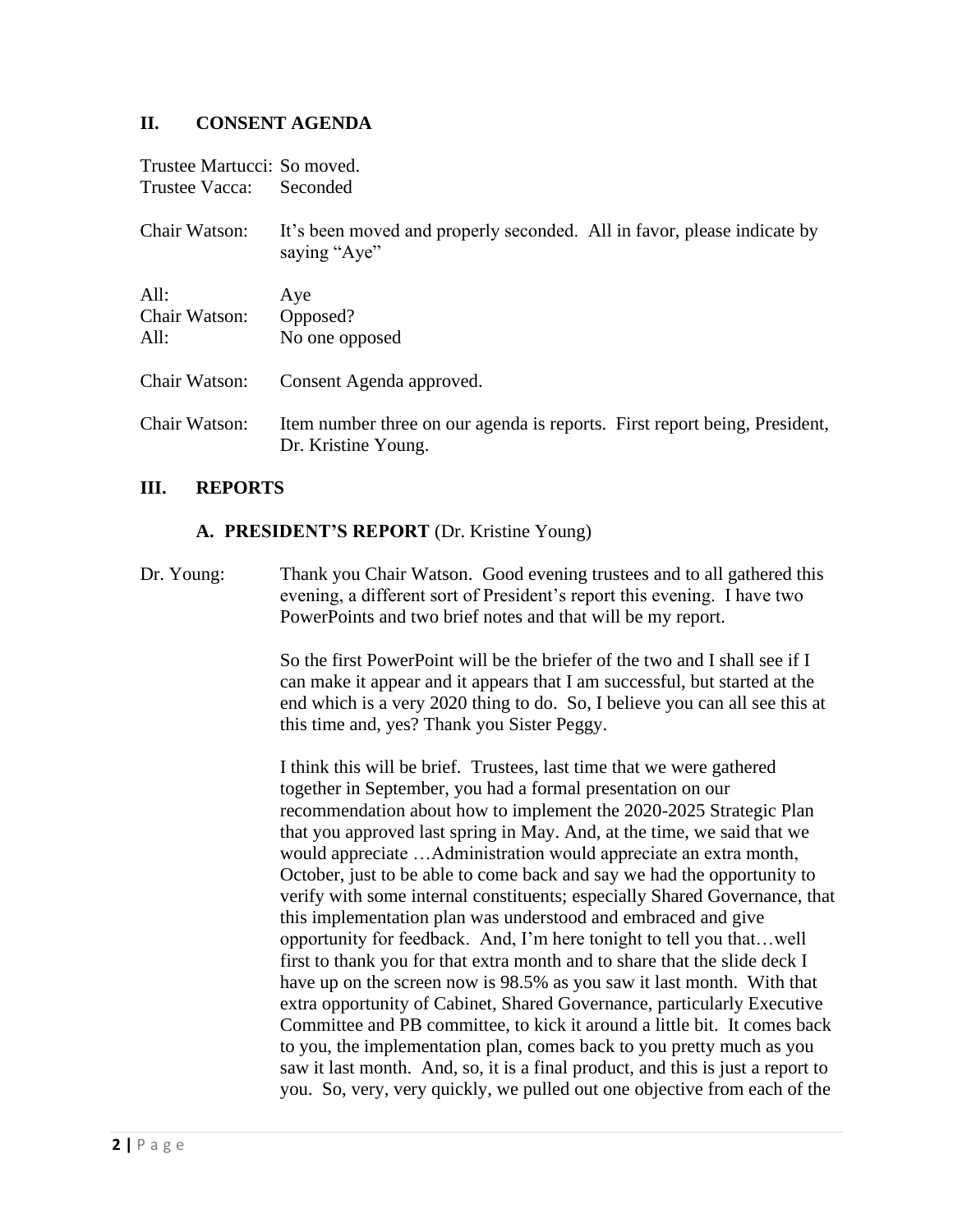themes, we identified College units and shared governance standing committees that would take on responsibility for making sure those things happen. So, in this instance, this first objective, there was an additional shared governance committee that was recommended, so the, ah, Student Success Committee joined in there. So, small improvements, actually more groups signed on to help in some refinement in the metrics, in each case. So, I don't, I can send the slide deck to you so you have it for your files, but I would say nothing appreciable has happened here and I just wanted to include it in my report to acknowledge we did what we said we were going to do. The College community has seen it and we'll hop to work here, implementing the Strategic Plan. Any…I don't normally pause for questions in the report, but given the topic is there anything I could answer, respond to with respect to the Strategic Plan? You could next expect a more formal check in in February when we would kind of give you an interim report on how we're doing with this year's implementation of the Strategic Plan.

Okay, thank you for your support. We are excited about that one.

Dr. Young: The second presentation I would like to share is a very late add. I found it in my email last night. And the first thing I need to do is make sure everyone understands this is not my work. I created the first slide in so much as I made the words on the left of the slide. Had I not been able to join the Board of Directors, I'm on the American Association of Community College's board of directors…so thank you again for your support of my involvement on that board. The Board of Directors was invited on October 16 to attend a presentation. I was involved with Karen Karp and Partners that day, and I wasn't able to attend in person. However, they shared out the slide deck with all directors and last night I looked at the slide deck and had I done it just earlier in the day it would have been so timely with the Enrollment Task Force that Chair Weddell is heading up and the conversation we had earlier in the day. So, I inserted it into my report because what you are about to see is a national perspective of higher education enrollment in 2020. And so, I'm just owning here on this first slide, this is not my work. I have pulled out slides from this presentation that is not my own. I got permission from AACC to do this, but they asked for me, like, don't keep pushing this on because this isn't yours. So, I'm making all of these disclaimers up front, but it was too good not to share with you tonight in light of conversations you'll hear later on.

> So, the presentation actually belongs to Dr. Doug Shapiro, who is the Executive Director of the influential National Student Clearing House Research Center which is a big deal research clearing house that we know well in the higher ed world. And so, this is a first and really credible look at what was going on in Enrollment during COVID-19.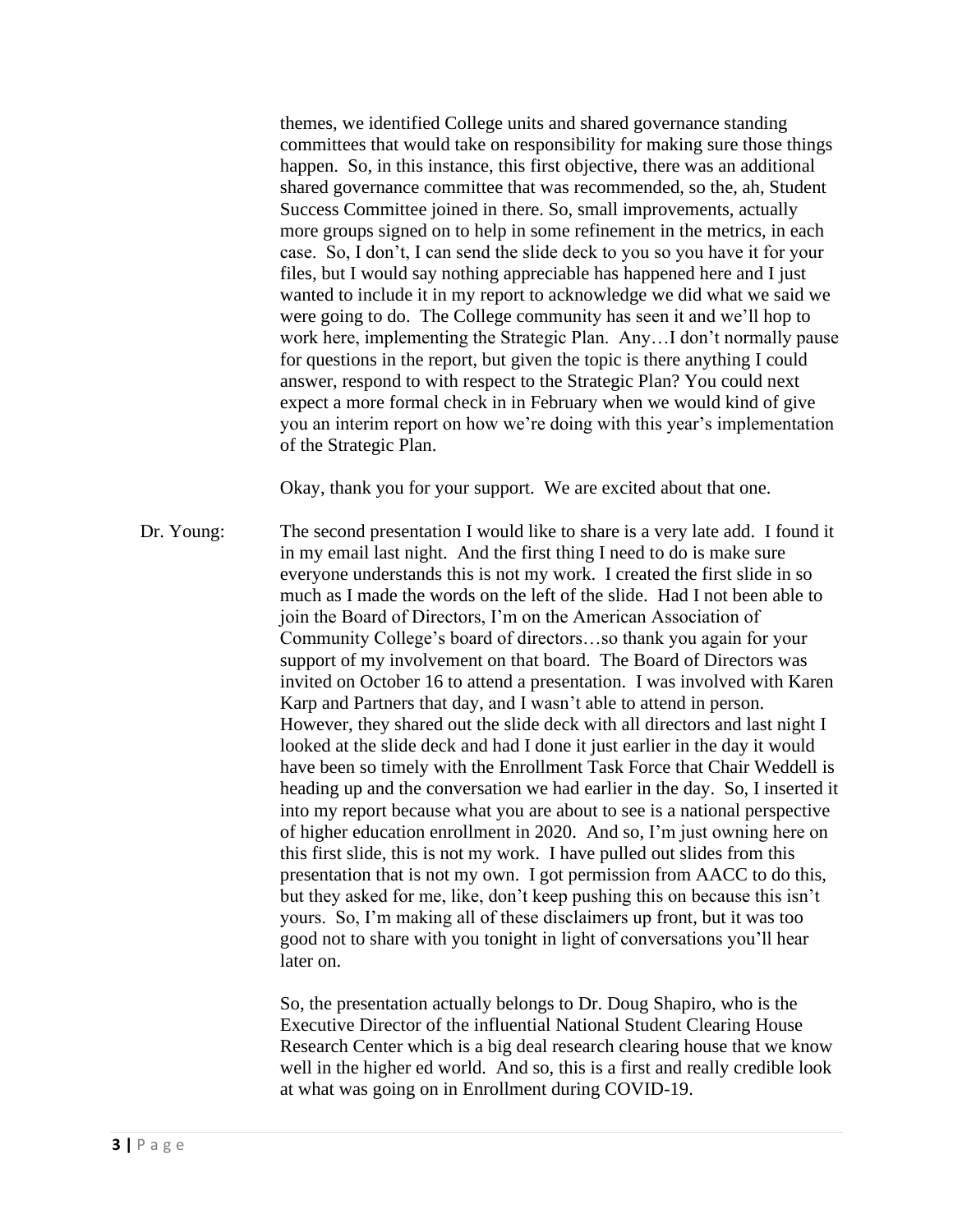So, as I mentioned, I pulled out some slides that I thought would be of particular interest to our Board of Trustees this evening.

So, on this slide…this is looking at all sectors of higher education in fall 2019 versus fall 2020 and it is verifying what we have heard or suspected, and that is community colleges are taking the hardest hit by far in higher education. One that corollary, well not a corollary, but something else that caught my attention, is that a sector that actually grew for the first time in years is the private for profit…not private, non-profits…we are not talking about the Mount Saint Mary's of the world, we are talking about the private, for profit grew students, which is very troubling to me. But we can see, we can verify, it's the two-year colleges that really lost students in the fall.

This slide shows a 5-year trend for the different sectors in higher education and I chose to keep it in the deck just to verify, again, what we know, that higher ed has been sluggish or decreasing in all sectors for these 5 years but especially, you know, especially community colleges there, the 2-year public sector over on the right hand side; that is certainly dropping off a cliff here in the current fall semester. I see, when I see the notes on my screen, I see that Dr. Shapiro is always reminding himself in this presentation to say this is preliminary data. Just over 50% of schools have responded, so I think he would be telling the audience this is an incomplete data set but preliminarily I guess I should be saying community colleges are definitely taking this pandemic the hardest in terms of enrollment.

Here is where things really start to get stunning, the next several slides for our discussion is just remarkable. This is first-time students, coming to an institution. Except for those privates, for profits, everybody is losing out on those first-time students. So, as we've been having informal conversations about students with different choices about sitting the fall out for a variety of reasons. And there is another slide at the end of the deck that talks about what those reasons might be; financial, gap years, a fear of the virus. This is verifying that most sectors are not seeing those first-time students in their classrooms.

This slide also teases them out by age and so when you look at the bottom at the public two-year sector, community college sector, it's a little interesting, we didn't do well in any age group, but least impacted in the traditional 18-20 year old sector. So, just an interesting note there.

This is showing different sorts of programs. What I thought was interesting to discuss with the board on this one is this is ranking, at the top of the screen, is more in our world. So, Associate degrees and sub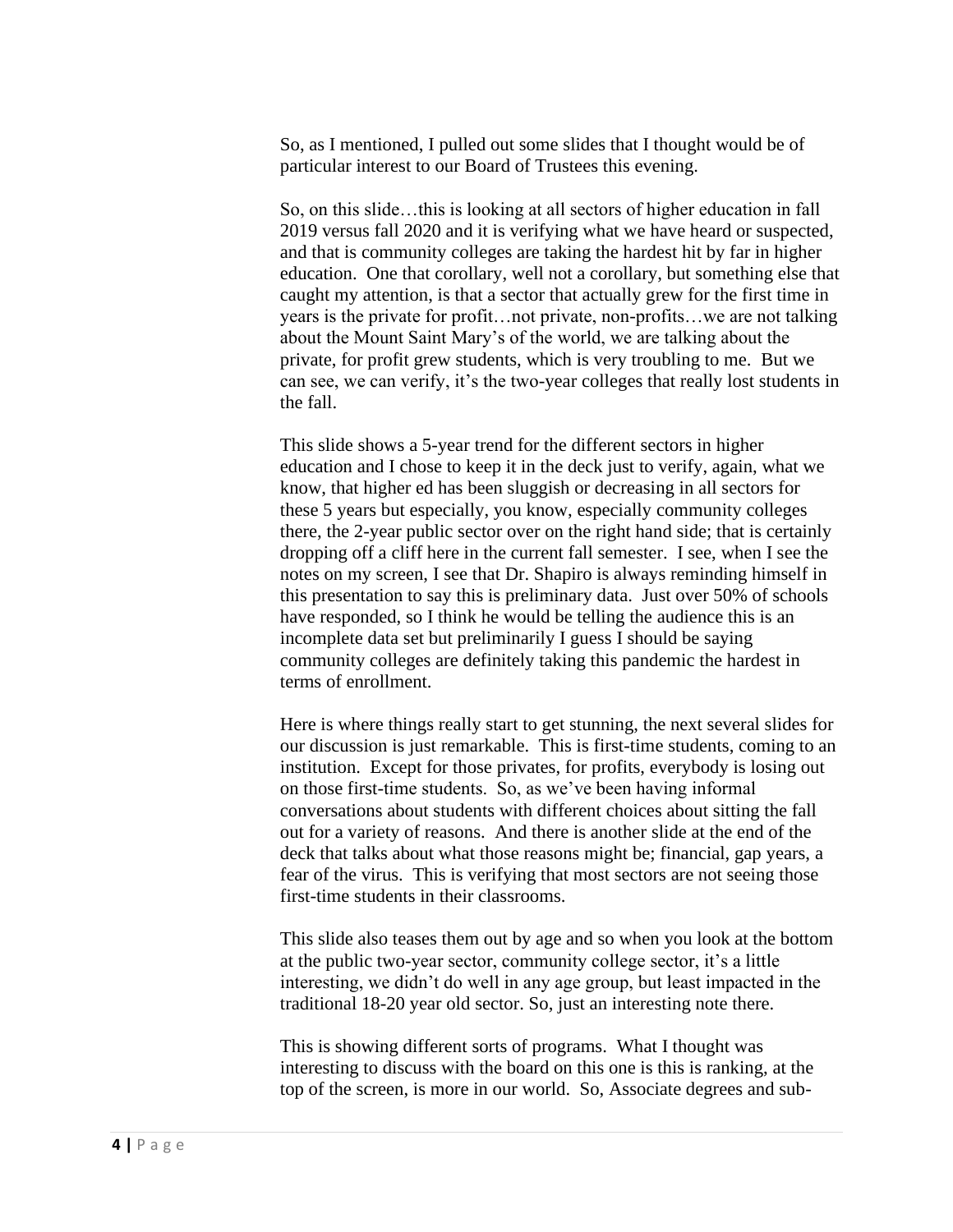associate certificates. And, then as you go down toward the bottom of the screen, that is where you get into your doctoral degrees. And this is comparing fall 2019, kind of a normal sort of semester, versus 2020 and once again, expressed another way; you can see the drop off in our sector, in our world. But look at that students are choosing to go to grad school maybe to wait out the pandemic. Post baccalaureate certificates, master's degrees, doctoral degrees, and graduate certificates are picking up students. We've seen this in recessions before. What we've also seen in recessions before is that students have gone to community colleges. But we are not seeing this. I think this asks, this begs, some really, really interesting questions about what's going on this time around.

This slide, "Student Demographics by Gender and Age"…Mr. Weddell, this one is dedicated to you, who has asked where are our gentlemen going in higher education? So, this captures all undergraduate students; this just isn't community colleges. But the men are going missing throughout their undergraduate years and every age group. And maybe if I had been able to attend this session, Dr. Shapiro may have offered some reasons why that is the case. So, I can't offer an explanation yet, but it's just not us. I know this is bearing out in our own data, but I was stunned to see this that even at the bottom of Dr. Shapiro's notes, men declining at 2-4 times the rate of women in every age group was a stunning find in this data set.

So, I think that's my last data slide, so Dr. Shapiro's take-aways…again, it was a much bigger deck, but qualifying yet again, early times on his data, but community colleges are taking it on the chin the worst. First time students are hard to find in any sector. Yup, something bad is happening in the current semester, fall 2020; all age groups are being affected. It seems that in his overall presentation to the AACC board of directors, he talked about dual enrollment a lot. We haven't quite entered our CCHS (Community College in High School) data yet, so this will be interesting to see how it bears out for us. This is so new to me, I haven't been able to talk with Erika Hackman yet, or any of her team, about how this is going for us. So, I don't know the answer to this question yet, but it's something that we need to watch. So, this is across all ethnic groups and as discussed, this is impacting men more than women. And as I alluded and talked about why is this happening? Family finances, affordability, perception of higher education at this time, and return on investment. We talked about the pandemic is affecting people; fear of the virus, fear of traveling, and responsibilities to family, as we know. And then of course, with those of us who are remote or the colleges that may go remote, the visual divide and some college environments this notion of taking a gap here.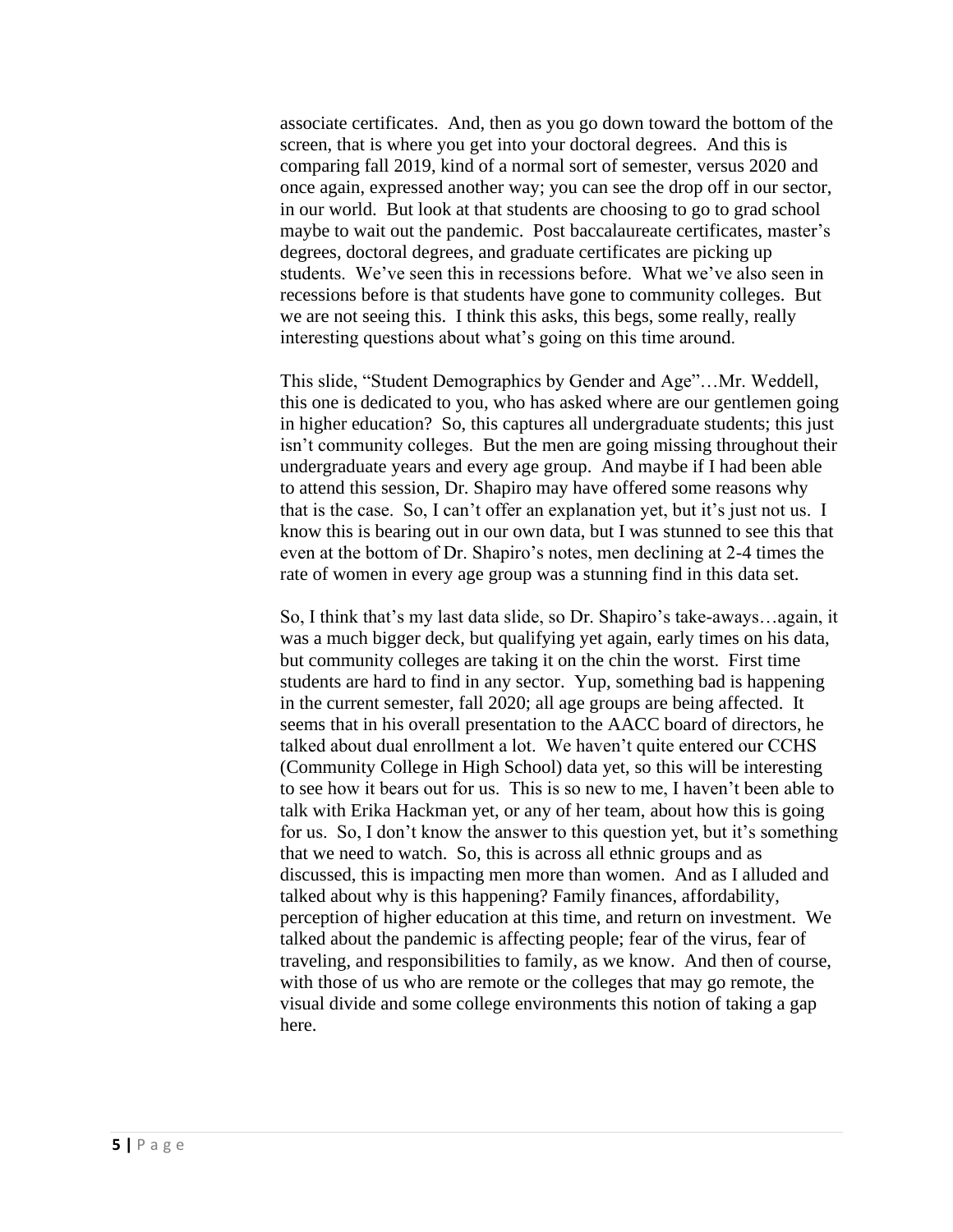|                        | So, one more time, again I want to say this is not my own; it is Dr. Doug<br>Shapiro and as you can see I'm obsessed with making sure that you know<br>this and giving credit where credit is due.                                                                                                                                                                                                                                                                                                                                                                                                                                                                                                                                                                                                                                                                                                                                                                                                                                                                                                                                                                                                                                                                                                                                                                                                                                                                                         |
|------------------------|--------------------------------------------------------------------------------------------------------------------------------------------------------------------------------------------------------------------------------------------------------------------------------------------------------------------------------------------------------------------------------------------------------------------------------------------------------------------------------------------------------------------------------------------------------------------------------------------------------------------------------------------------------------------------------------------------------------------------------------------------------------------------------------------------------------------------------------------------------------------------------------------------------------------------------------------------------------------------------------------------------------------------------------------------------------------------------------------------------------------------------------------------------------------------------------------------------------------------------------------------------------------------------------------------------------------------------------------------------------------------------------------------------------------------------------------------------------------------------------------|
|                        | So, just wanted to report that out. I know I don't usually do that, but it<br>seemed really, really timely, particularly based on the task force meeting<br>that I was part of yesterday and maybe some comments that Mr. Weddell<br>will be sharing later.                                                                                                                                                                                                                                                                                                                                                                                                                                                                                                                                                                                                                                                                                                                                                                                                                                                                                                                                                                                                                                                                                                                                                                                                                                |
|                        | AnyI don't know, Mr. Watson, if you want to open it up for discussion?<br>Or I can just give my two other quick things and just be done. You tell<br>me.                                                                                                                                                                                                                                                                                                                                                                                                                                                                                                                                                                                                                                                                                                                                                                                                                                                                                                                                                                                                                                                                                                                                                                                                                                                                                                                                   |
| Chair Watson:          | That will be fine.                                                                                                                                                                                                                                                                                                                                                                                                                                                                                                                                                                                                                                                                                                                                                                                                                                                                                                                                                                                                                                                                                                                                                                                                                                                                                                                                                                                                                                                                         |
| Dr. Young:             | Okay, so then my last two quick notes were: next month I would be<br>remiss if I did not preview for the board, that in addition to everything<br>else you hear us working on at the CollegeMiddle States. The College<br>should like to stay accredited. So, our visit would, pandemic asidethey<br>will come and they will visit us, whether that means that they can come to<br>Middletown and Newburgh, or whether they will do it in some sort of<br>virtual form, that will happen in Spring 2023. So, we are just starting to<br>rev up the engines here. So, by next month, I am going to recommend that<br>we probably start talking together, Administration and the Board, about<br>what this means this time around. So, we will plan on talking about that,<br>but call this the early morning announcement and we'll do more next time.<br>And, my final note is literally two hours ago, I guess, I found an email that<br>County Executive, Steven Neuhaus, invited me to join the reform and<br>reinvention collaborative advisory panel at the county level. So, I will be<br>part of a group that will be studying County Sheriff Police Operations,<br>reviewing current practices and protocols. So, I was very pleased to be<br>selected to this group. Very interesting work. I would not have expected<br>to have been identified but based on experience in public service. So, that<br>was kind of an interesting and work will begin very shortly. So, I wanted |
|                        | to inform the board that I've been selected, and I shall serve. Thank you<br>and that concludes my report.                                                                                                                                                                                                                                                                                                                                                                                                                                                                                                                                                                                                                                                                                                                                                                                                                                                                                                                                                                                                                                                                                                                                                                                                                                                                                                                                                                                 |
| <b>Trustee Hannes:</b> | Congratulations on that. It's funny, I'm congratulating you on your work,<br>but it speaks to, your respect and the appreciation of your role in our<br>community. So, thank you.                                                                                                                                                                                                                                                                                                                                                                                                                                                                                                                                                                                                                                                                                                                                                                                                                                                                                                                                                                                                                                                                                                                                                                                                                                                                                                          |
| Dr. Young:             | Thank you for that. I'm intrigued by this and I look forward to serving and<br>honored. I am honored. Thank you.                                                                                                                                                                                                                                                                                                                                                                                                                                                                                                                                                                                                                                                                                                                                                                                                                                                                                                                                                                                                                                                                                                                                                                                                                                                                                                                                                                           |
| Chair Watson:          | Thank you Trustee Hannes, I could not have said it better.                                                                                                                                                                                                                                                                                                                                                                                                                                                                                                                                                                                                                                                                                                                                                                                                                                                                                                                                                                                                                                                                                                                                                                                                                                                                                                                                                                                                                                 |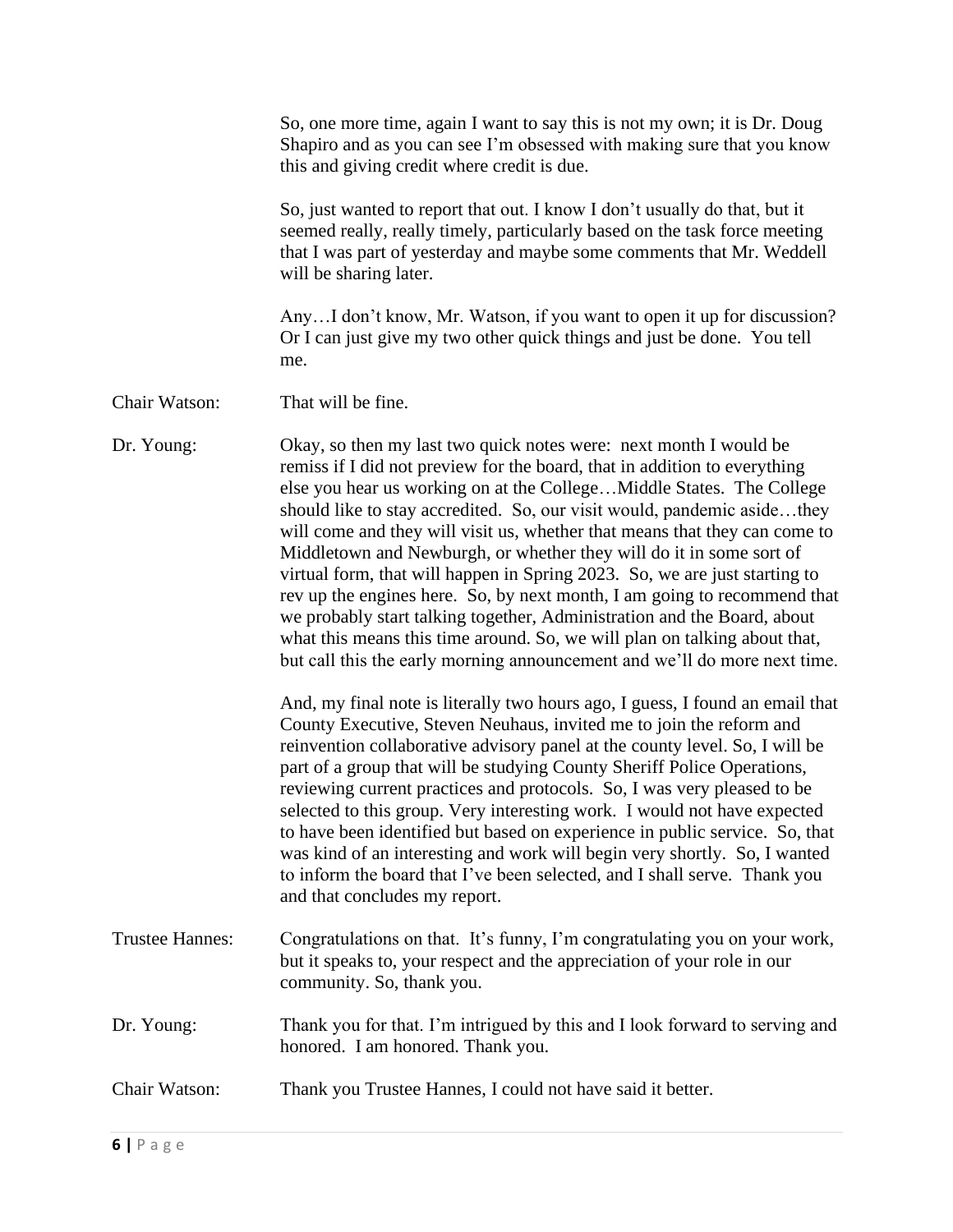Thank you, Dr. Young for your report as well. I would like to say, briefly, that yes, Middle States is upon us. We all know that it takes a great deal of planning to prepare properly for our accreditation visits, meetings and all that take place around it. I look forward to it because I think that this College is in a tremendous position amongst our peers and it would be great to have Middle States come in and tell us that.

Alright, moving forward, on our reports agenda is Governance President, Paul Basinski. Paul are you with us?

### **B. REPORT OF THE COLLEGE GOVERNANCE SYSTEM (Paul Basinski)**

Mr. Basinski: I am Fred. Thank you, Chair Watson and Good Evening Trustees. Yes, I guess I'll start by commenting on some of Kris' data. That's really sobering news; especially with regard to the male population in community colleges like ours. I think anecdotally, faculty have been noticing that decline for some time now. We've had some conversations and obviously we've got to do everything we can to arrest it. My goodness. SUNY Community College headcount, by the way, is down 10.7% fall to fall, from 19 to 20, so pretty significant.

> The Governance report. First, I'd like to say that on behalf of Shared Governance we are pleased to be working with Administration and more broadly the College to implement the three objectives identified in the Strategic Plan for 2020-2021. You know, it's just nice to be working on a project that isn't specifically COVID-related. My sense is, and I think we all share this, that whatever is happening with the pandemic locally in Orange County but more generally in the region, business has to go on. And we are entrusted with doing the educational business of so many of the students that come to us in Orange County.

> As Dr. Young noted, we have already sent feedback about the implementation of Year 1 of the plan through our planning and budgeting and executive committees. I also had an opportunity to meet this week with President Young and my vice president, Josh Lavorgna to talk a little bit about the plan. So, we are happy to be partnering. We feel that the committees that have been identified to be working to move forward Year 1 of the plan are certainly the appropriate committees of Shared Governance and we're going to get them schooled up pretty quickly folks and anything we can do to make Year 1 happen properly, we are certainly on board for that.

We are also working on some important recommendations. Briefly, Academic Technology Committee and the wonderful Maureen Larsen who chairs that committee, has sent us a rec to provide clear posting of student open hours for computer labs on our campuses, while not a lot of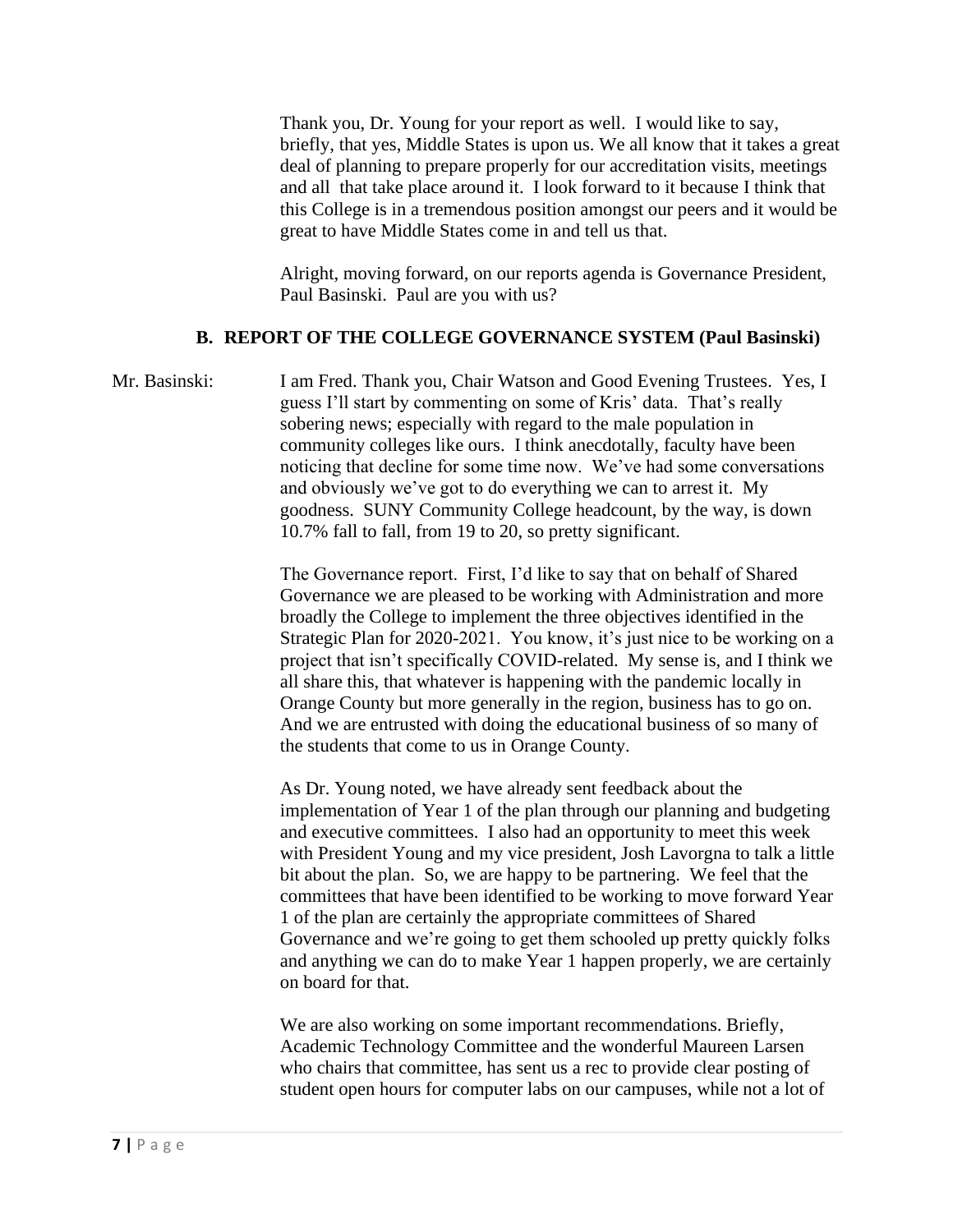students are coming to our campus at the moment because of the pandemic, that's true. But we've had problems in the past and since we are a Student Senate institution, we want to make sure that we prioritize student access to these computer labs in the Middletown and Newburgh campuses. So, we are currently dealing with a recommendation that addresses that for our student body.

We had a very interesting discussion, just two days ago, at our town hall meeting, our College Assembly, about a recommendation from Student Success Committee, to make available a consistent layout or template for credit bearing courses that are delivered via Blackboard. Boy that sounds like boiler plate stuff. It's pretty controversial so we had a discussion about that. We do have a recommendation; we hope to move forward with that recommendation and discuss it with our membership and ultimately get it to Administration by the end of this fall term.

I might have noted we did vote to approve, at our September Assembly, a vote of no confidence in the matter in which Chancellor Malatras was appointed by the SUNY BOT. And I did subsequently send on that vote from our membership to the Faculty Council of Community Colleges.

We also submitted to our 15 standing committee chairs, a list of suggested recommendations for their consideration for this academic year, the most fundamental of which is to review their charges with reference to the COVID pandemic and its impact on College operations and make specific and appropriate recommendations if necessary with regard to the new reality that all of us are unfortunately living in in these pandemic times.

And on that topic, I did meet as well this week with Dr. Young and we talked about our Safety and Security committee, the chair of that committee Professor Mirecki was in the meeting with us and a way we can activate the College Safety and Security Committee to involve it, germane to its charge as a sort of conduit for COVID matters that might involve long-range planning with regard to initiatives from the State University of New York or the Governor's Office, and to serve as a clearing house as well for any immediate concerns that our members, our faculty or supportive professional staff might have with respect to how Administration and the College is dealing with the Pandemic. So, we're looking forward to having our Safety and Security Committee working imminently on that.

I had a nice meeting at 3:00 with the Board Policy Committee, ably chaired by Flo Hannes and it is just a suburb bunch of folks and I am pleased to be our shared governance representative on that standing committee of the Board of Trustees.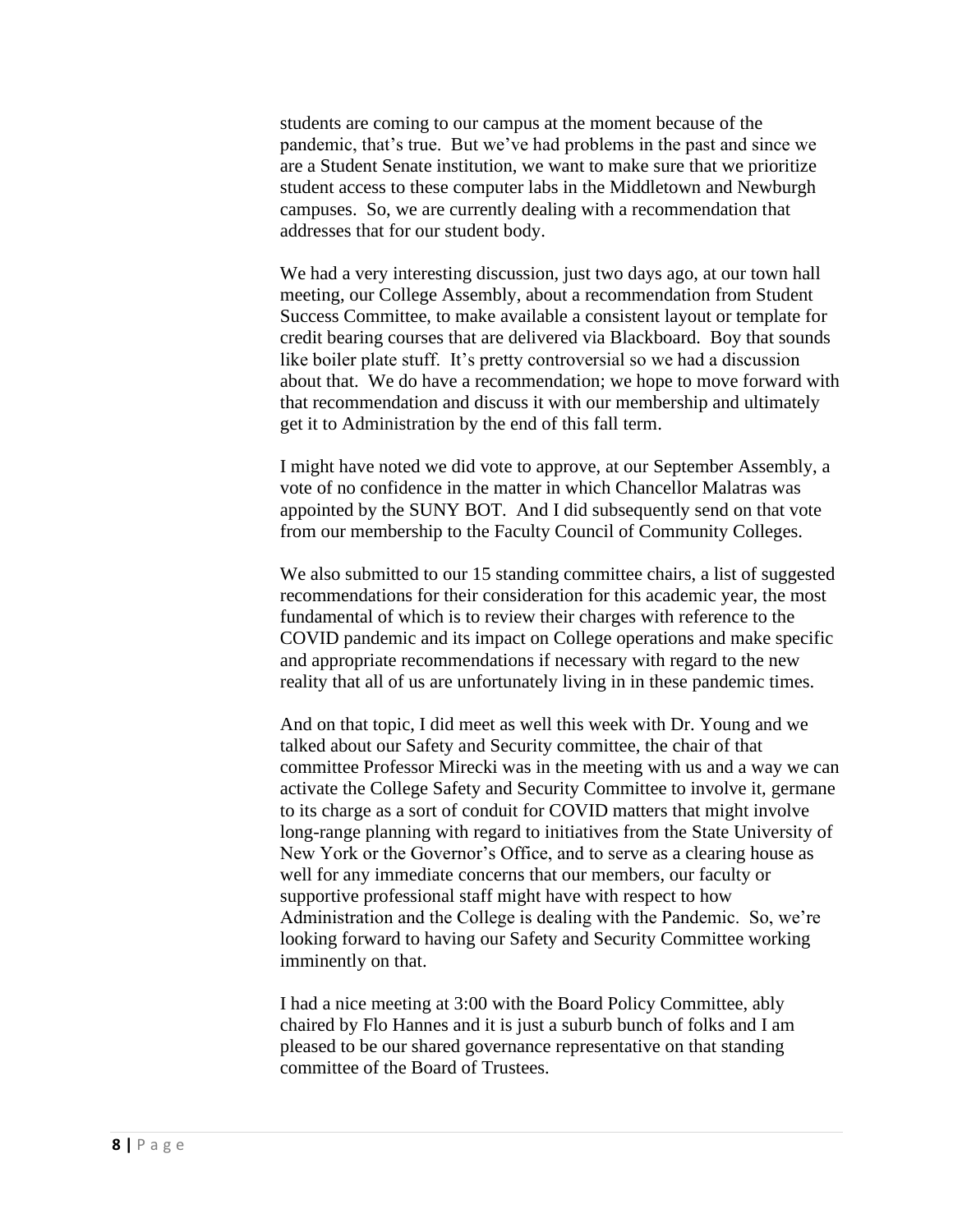Chairman Watson, that concludes my report other than to wish all you folks a Happy Halloween. However you celebrate, have a hot cider like I'm going to do, something, just anything to de-stress a little bit my friends. Thank you.

Chair Watson: We thank you for that report.

Alright next I'd like to move on to our Student Trustee, but before I introduce him, I'd like to say that he is on the job. He has been on many meetings over the past several weeks and his input has proved to be invaluable. So, without further ado, I'd like to introduce our Student Trustee, Jacques Stanley. Jacques, are you there?

### **C. REPORT OF THE STUDENT TRUSTEE – Jacques Stanley**

Trustee Stanley: Yes sir I am. Can you hear me? Thank you for those kind words sir. Good evening everyone on the board and Chairman Watson. This is Jacques Stanley, Student Report for October 21, 2020. On September 24, 2020, the Student Senate elected their officers. Nicholas Kanan was elected president; Chris Warren was selected as vice president; Max Jorzik as treasurer and Joy Ann Stewart as secretary. Our Student Senate is still working to fill the remaining open seats. Nonetheless they are fully operational and are supporting our student clubs. Many of our clubs remain active in planning activities for their members this academic year. Some clubs are still working on finding their footing in this virtual environment. The Center for Student Involvement and the Student Senate are aiding these clubs with creation of virtual club guides which provides suggestions and guidance on topics ranging from holding meetings and elections online to planning virtual events. On Friday, October 2, over 40 of our club leaders participated in Colt Night via Zoom. Students participated in workshops with topics including recruiting and retaining members in a virtual environment, combating Zoom fatigue and maximizing their groups' presence on social media. "I am a Leader" held its first workshop on October 8 via Zoom. It currently has 20 enrolled students. The Board of Activities has sponsored several successful, virtual and socially distanced events: virtual Bingo and trivia days and distributing of pumpkin painting kits for Halloween are among the many. A drive-in movie was held in the Orange Hall parking lot on the Middletown Campus with over 30 cars attending. With no further ado, I'd like to add the state of our student body is sound…smooth. I'd like to give the time back to the Chairman, Chairman Watson.

# Chair Watson: We thank you for that report. Moving forward, Mr. Vinnie Cazzetta with a report from the College Association.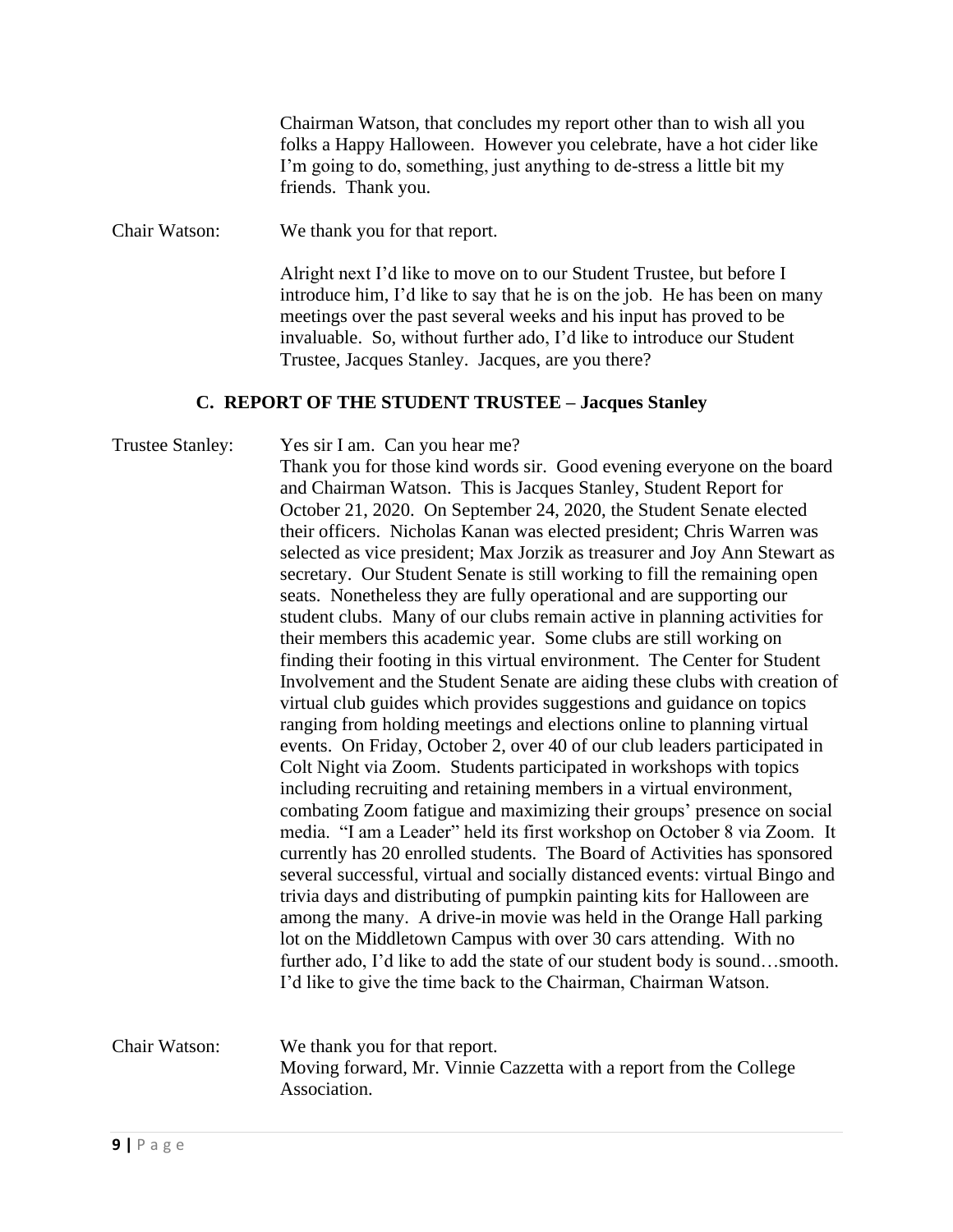### **D. REPORT OF COLLEGE ASSOCIATION** (Vinnie Cazzetta)

Mr. Cazzetta: Good Evening Trustees, it's good to be with you again tonight.

The College Association held its first board meeting of the fiscal year on October 5 and we did that via Zoom. I also held an orientation for Trustee Hunter and Trustee Stanley, new members of the College Association Board. And a few days afterward, I held an orientation for Student Senate president, Nicholas Kanan, who is also a member of the Association given his new position.

At the board meeting, the thing that was really the focus was that given the current situation of the Association and no micro markets and a virtual bookstore and lower attendance in our daycare program, the board all acknowledged that the decisions we made a number of years ago in making some changes to Food service and Bookstore and the way we operated daycare have proven to be very sound decisions. We knew they were sound then and they are speaking that today as had we not made those decisions, the board felt that the College Association probably would at this point be out of business and not be able to make payroll. But, I can say to you tonight that in terms of the cash flow, the College Association is in good standing for the next 3 years if this situation were to remain as it is for the next 3 years, which we don't know but I hope it doesn't, but if it were to we are able to withstand this continuous pandemic.

And the final 2 items for you, after my orientation with Nicholas Kanan, he thought it would be of value for me to speak to the Student Senate. He learned a lot about the College Association, stuff that he never knew before, so I asked him to set that up and I'd be very happy to attend the Student Senate Zoom meeting and speak about the College Association, what does it mean, and how does it function for the College.

And the last item is the audit has been completed and very successfully and the board will discuss the audit at its December board meeting.

And, Chair Watson, that concludes my report and thank you very much for the opportunity.

Chair Watson: Thank you sir, so nice to see you again and we wish you well. Next on reports: Dawn Ansbro, Foundation Board. Dawn are you with us.

Secretary Murray: Dawn is here but for some reason her audio is not working. Dawn?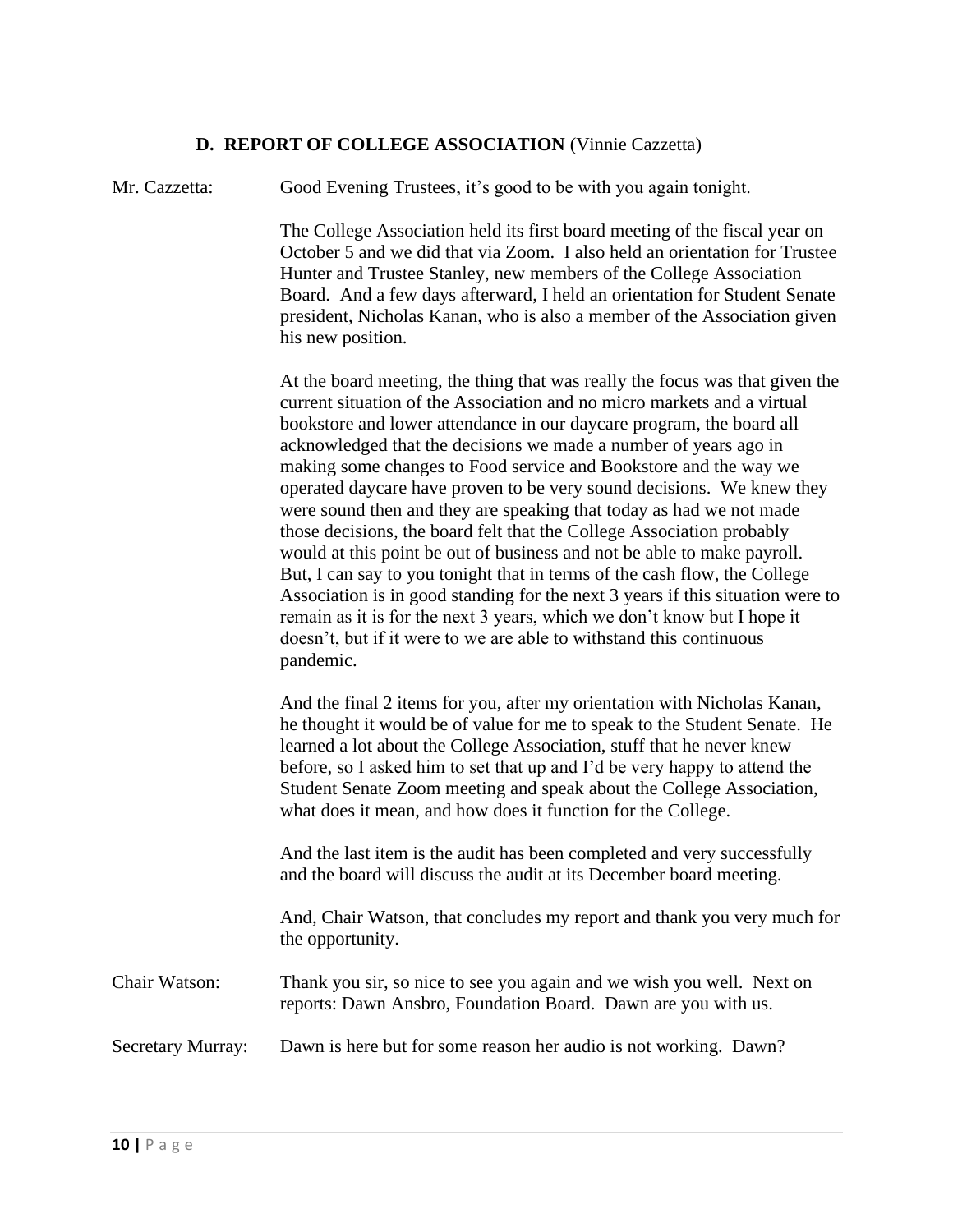# **E. REPORT OF THE FOUNDATION BOARD – Dawn Ansbro**

| Ms. Ansbro:              | Is it better now?                                                                                                                                                                                                                                                                                                                                                                                                                                                                                                                                                                                                                                                                                                                                                                                                                                                                                                                                                                                                                                                                                                                                                                                                                                                                                                                                                                                                                           |
|--------------------------|---------------------------------------------------------------------------------------------------------------------------------------------------------------------------------------------------------------------------------------------------------------------------------------------------------------------------------------------------------------------------------------------------------------------------------------------------------------------------------------------------------------------------------------------------------------------------------------------------------------------------------------------------------------------------------------------------------------------------------------------------------------------------------------------------------------------------------------------------------------------------------------------------------------------------------------------------------------------------------------------------------------------------------------------------------------------------------------------------------------------------------------------------------------------------------------------------------------------------------------------------------------------------------------------------------------------------------------------------------------------------------------------------------------------------------------------|
| <b>Secretary Murray:</b> | We got ya.                                                                                                                                                                                                                                                                                                                                                                                                                                                                                                                                                                                                                                                                                                                                                                                                                                                                                                                                                                                                                                                                                                                                                                                                                                                                                                                                                                                                                                  |
| Ms. Ansbro:              | Sorry, my headphones for some reason were messing me up.                                                                                                                                                                                                                                                                                                                                                                                                                                                                                                                                                                                                                                                                                                                                                                                                                                                                                                                                                                                                                                                                                                                                                                                                                                                                                                                                                                                    |
| <b>Secretary Murray:</b> | That's okay. Thanks                                                                                                                                                                                                                                                                                                                                                                                                                                                                                                                                                                                                                                                                                                                                                                                                                                                                                                                                                                                                                                                                                                                                                                                                                                                                                                                                                                                                                         |
| Ms. Ansbro:              | I am just apologizing for my tardiness. I was working on some things for<br>the leadership event which is coming up on Friday evening. So, just a<br>quick note that you still have an opportunity to purchase a ticket. We are<br>honoring our SUNY Orange Nursing alum, all of those amazing people<br>who have been working on the front lines of the pandemic to keep our<br>communities safe and healthy. We had a little over 25 nursing alumni<br>who have submitted photos and quotes about their time here at SUNY<br>Orange and about what they're doing and it's really been wonderful and<br>inspiring to read about some of the things that they're doing and how they<br>credit their successes to their time here at SUNY Orange. So, I hope<br>you'll be able to join us. At this point, it looks as though we will net about<br>\$32,000 on the event, not quite as successful as last year, we net about<br>\$41,000. But, under the circumstances, and given that the event is virtual,<br>I'm happy with that number. And we are raising money for new SIM<br>equipment for the Nursing Department. So, that money will be put in a<br>fund; we've already got about \$23,000 in that fund. This money will be<br>added to that and we'll continue to fund raise so that we can get up to the<br>roughly \$100,000 mark that is needed to purchase one. They're expensive<br>but important. So, just an update on that. |
|                          | I did want to also speak briefly about the Alumni Career panel that was<br>held about a week ago with the Business Department. Jen D'Andrea, from<br>my office, worked closely with our twothe department chair and co-<br>chair of the Business Department. Identified four alumni who<br>participated. We had over 90 people watching; students and alum and<br>faculty. It was very well attended. It was recorded. We've already had<br>requests from other Business Department faculty members for the<br>recording so that they can share it with students who weren't able to<br>participate, but we plan on doing more of those in the coming years. I<br>know Jen is looking to speak right now with the Education Department<br>and Human Services. That's going to be next on our list. But, a great way<br>to engage our Alumni and a great way for students to kind of learn how<br>these folks came up through the ranks, what their experiences were and<br>how they parlayed their time at SUNY Orange into a successful career.                                                                                                                                                                                                                                                                                                                                                                                            |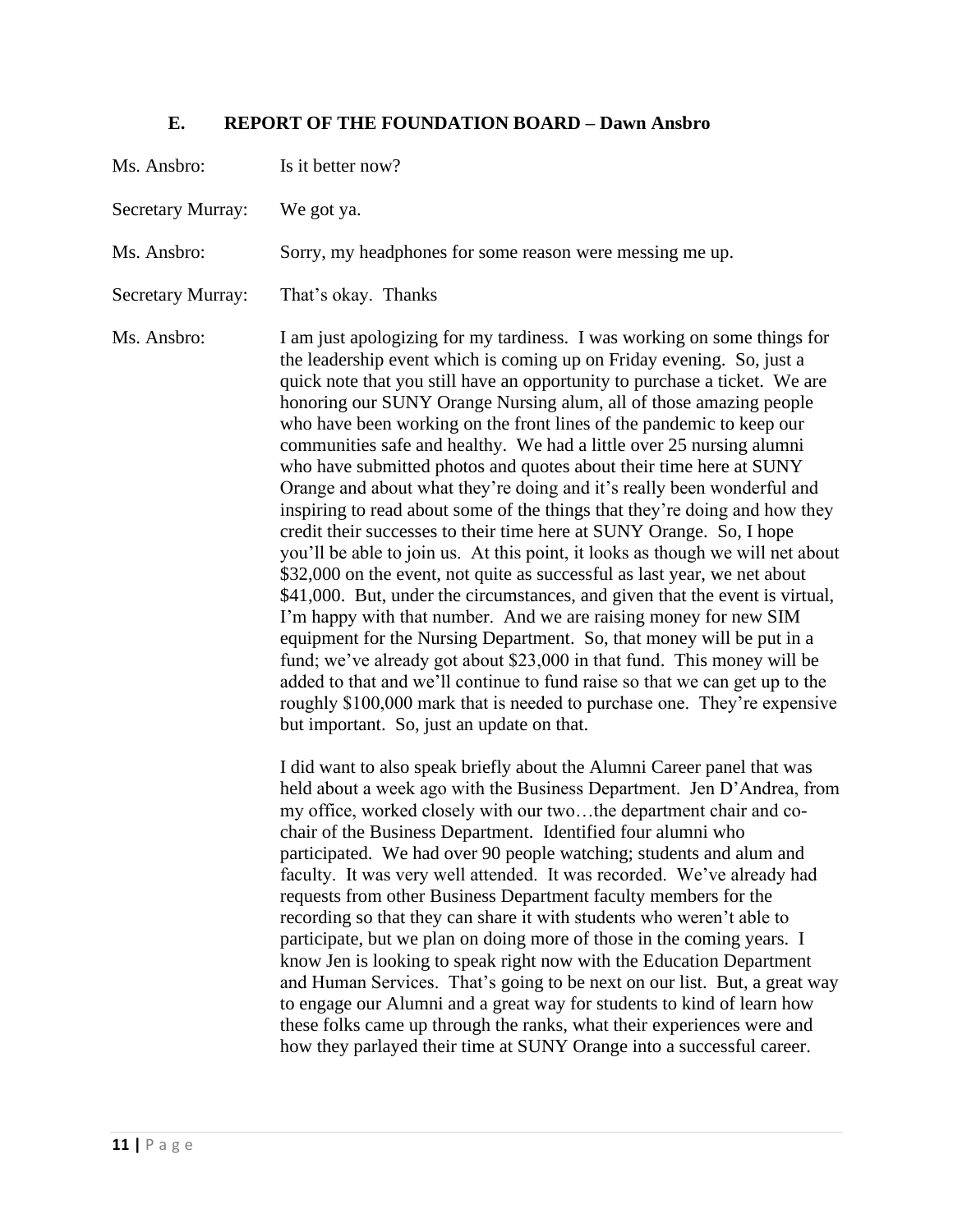|                        | Just a quick update, we had our virtual chat with Kris. I believe that was<br>after the last trustee meeting, I honestly can't recall. We had about 20<br>people who attended that event. I was hoping for more to be honest, but<br>I'd like to try it again in the spring. I think it's a great opportunity for the<br>donors to interact with Dr. Young and find out a little bit about what's<br>happening here at the College, especially during these times. |
|------------------------|--------------------------------------------------------------------------------------------------------------------------------------------------------------------------------------------------------------------------------------------------------------------------------------------------------------------------------------------------------------------------------------------------------------------------------------------------------------------|
|                        | Just a quick note, we did get a \$5,000 gift from Alvin King for the<br>Gertrude Mokotoff scholarship. Alvin was Gertrude's significant other<br>and we appreciate his gift and his support of SUNY Orange and the<br>students.                                                                                                                                                                                                                                    |
|                        | And that is reallywe're in the middle of Audit at this point so I won't<br>have an audit report for you until November. But that is all I've got.<br>Thank you so much. Any questions?                                                                                                                                                                                                                                                                             |
| Chair Watson:          | Trustees?                                                                                                                                                                                                                                                                                                                                                                                                                                                          |
| <b>Trustee Hannes:</b> | Well done Dawn. That pulling together the Career event. All of it. Well<br>done.                                                                                                                                                                                                                                                                                                                                                                                   |
| Ms. Ansbro:            | Well, I cannot take credit for all of it. I will only report on all of it.                                                                                                                                                                                                                                                                                                                                                                                         |
| Trustee Murphy:        | I just wanted to say, I think having 90 attendees for the Business Alums<br>was truly excellent. I know at the Mount when we've had things in the<br>evening or in the late afternoons, we often did not get students, certainly<br>of those numbers. And, so, there are some advantages to Zoom I think<br>that people are able to obviously come from their own homes, and I'm<br>delighted. Thank you.                                                          |
| Ms. Ansbro:            | I think engaging the Business Department faculty was really key. They<br>were incredibly helpful in forming the questions, determining the content,<br>encouraging students to come. It was a wonderful partnership.                                                                                                                                                                                                                                               |
| Trustee Murphy:        | Thank you.                                                                                                                                                                                                                                                                                                                                                                                                                                                         |
| Chair Watson:          | Once again Dawn, we thank you for that report and we look forward to<br>Friday evening.                                                                                                                                                                                                                                                                                                                                                                            |
| Ms. Ansbro:            | Me too. Thank you so much Fred.                                                                                                                                                                                                                                                                                                                                                                                                                                    |
| Chair Watson:          | Splendid program, looking forward.                                                                                                                                                                                                                                                                                                                                                                                                                                 |
| Chair Watson:          | Alright, next we're going to have one special report this evening. And,<br>before I introduce Gerianne Brusati, I would just like to from all the<br>trustees, from all of the College Community, thank her and her Student                                                                                                                                                                                                                                        |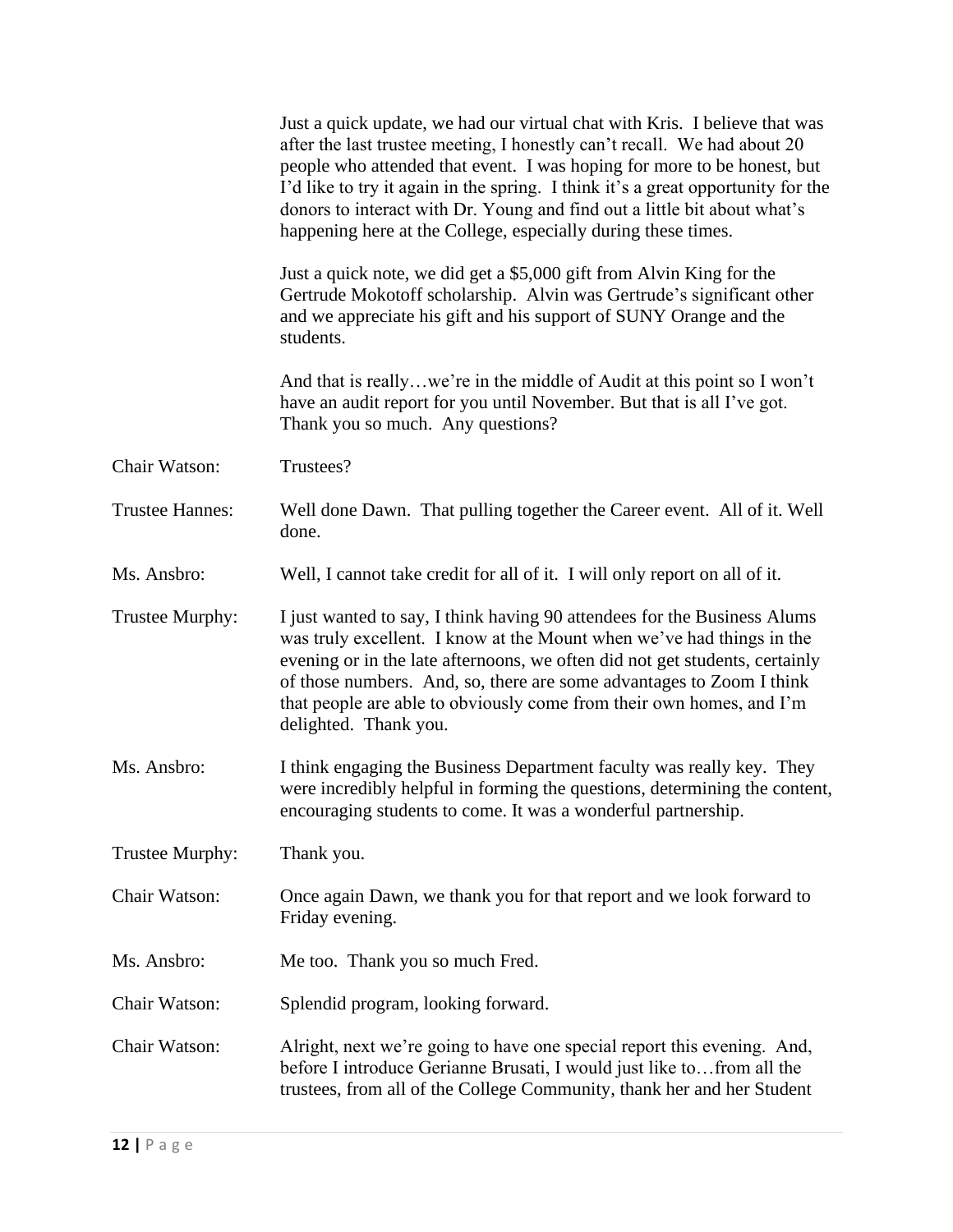Services team for the effort that they put forth towards our testing of late and everything. I am just so proud that of all of our sister colleges throughout New York State, we are one of the lowest in terms in terms of our enrollment loss and I'm sure that it's through the efforts of you and your team. And I just couldn't be more happy…even though we're down we have something we can feel good about. So, without further ado, Gerianne, you're going to give us a special report on Surveillance/Pooled Testing.

# **F. SPECIAL REPORT:**

# **UPDATE ON SURVEILLANCE/POOLED TESTING:**

Gerianne Brusati, VP for Student Services

VP Brusati: Sure, thank you and thank you for recognizing the work that my team did this semester.

> So, pooled testing, we are in Week 3 of our surveillance testing. We've completed 6 test sessions; 3 at the Middletown campus, 3 at the Newburgh Campus. We've tested over 600 students and staff. Right now, so far, all of our results have been presumed negative. So, we are working very closely with Upstate Medical Center, getting our samples up to them. Our turn-around time is about 36 hours so I know that the folks at the lab are working with all of the SUNY colleges but they are really doing their darndest to make sure that we get our results back as quickly as possible.

Lots of people are involved in this work but I would be remiss if I didn't recognize our Clinical Lab Sciences Department Chair, Nadia Rajsz and her team of students because they are handling the most challenging part of this which is actually the physical pooling of the samples. So, we have staff from Academic Affairs, from Student Services, the nurses from our Wellness Center and some student volunteers all playing a role in moving students through the process. The students have been great, very responsive. They all have done what we've asked them to do beforehand so they're in and out pretty quickly.

We will continue with our testing until November 19 so we have a little bit of a ways to go and I think we would have a plan in place were we to have to go forward with this in the spring. So, all things being equal, it's going the way it should.

Thank you.

Chair Watson: Questions trustees? There are none. Thank you Gerianne for that report and we wish you much luck as we move forward.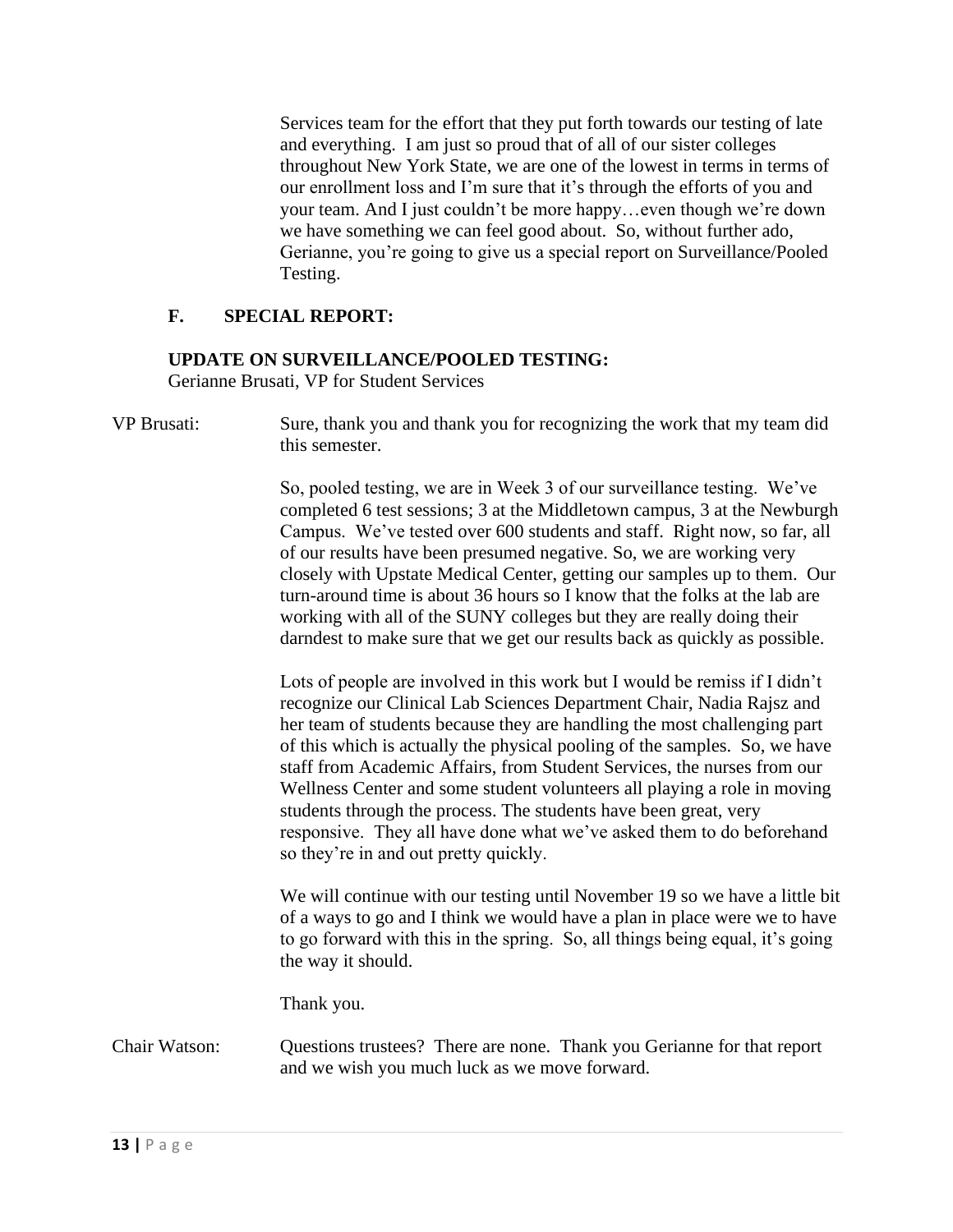That concludes our reports section of our meeting. We will now move to "Old Business." The first under "Old Business" is a report from the Enrollment Task Force, Trustee Tom Weddell.

#### **IV: OLD BUSINESS**

#### **Report of the Enrollment Task Force (Tom Weddell)**

Trustee Weddell: Good Evening. Our committee met for about an hour and a half a couple days ago and we had a great discussion on where we're at. We started this about 6 months ago; of course, right away we got shut down by the COVID and it was hard to figure out where we were going with this.

> First of all, our enrollment for our fall semester was down 6.4% which is significantly under the number of most of the other community colleges. And, again, I want to thank Gerianne for really helping out in that area with Maynard. I think that was a great accomplishment by the College within itself since we started the Enrollment committee. But we have been meeting and again the purpose of this is to really figure out how we can increase enrollment at Orange County Community College, and what things we need to do to increase the enrollment there. So, we want to figure out what we can do better to attract the students and what we've got to do differently potentially to attract students.

> So, some of the suggestions that we've gone over in our committee meeting was we wanted to survey our existing students, potentially with like a survey monkey or something to get an idea of why some of the students came to Orange County Community College to begin with and what did they like about it, how hard it was to get enrolled. All those little things that we could possibly find out. We also, with Shared Governance, offered that we should talk to a lot of the faculty to find out some of their input on the same reason why we're not getting students, or why some of our students came to us. So, I think that was a great suggestion to do so we're going to take up Paul on that.

> So, we wanted to set up meetings with the high schools that we have in Orange County. We have some high schools that send us a lot of students. We have some high schools that send us just a handful. We want to find out why that is happening. So, we're going to try to set up a Zoom chat with some of those counselors from the schools. Some of that information Gerianne has got to pull together for us so we can analyze that. So, I think that we're on our way to getting some good ideas here. We had some really good conversation again on early engagements with students to get early acceptance. And we're trying to figure out how we can go about to do that and we're hoping that some of the high schools can give us some suggestions on how that may possibly be. But I'm really encouraged with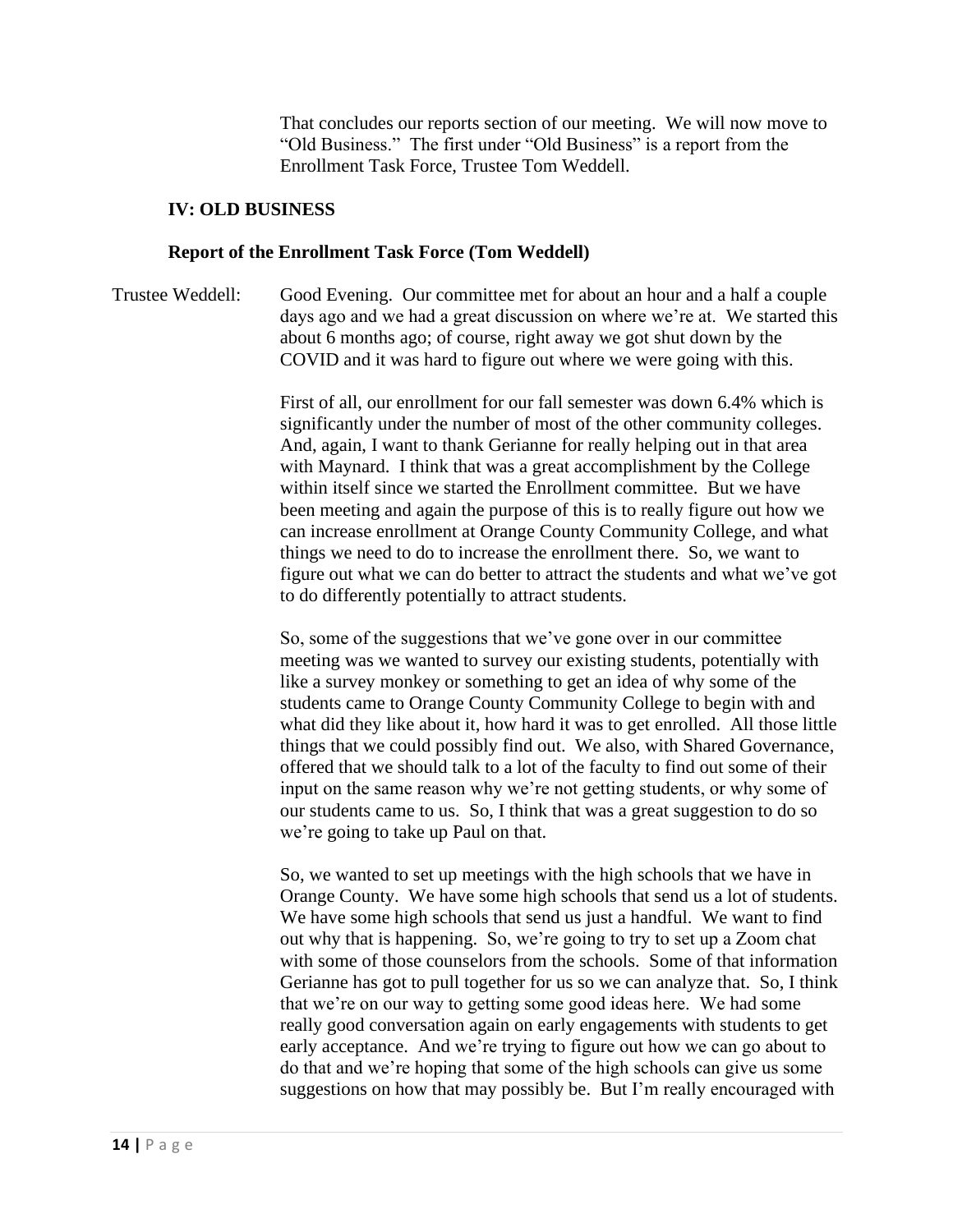|                  | the committee that we have together. I'm encouraged that we can figure<br>out some ways to possibly attract more students coming down the road<br>here. One of my personal goals is to get more males enrolled in the<br>College. I'm a little disappointed that the male enrollmentyou can see<br>from Dr. Young's report that the males in all categories have fallen off the<br>charts. We've got to figure out why that's happening and how we can turn<br>that around, at least in Orange County here. So, I'm hoping that we learn<br>a lot in the next couple meetings that we have and we can start really<br>trying to focus on getting the enrollment numbers up, and that would<br>include this springtime, starting with this spring. So, I look forward to<br>that. And that's my report on that. Are there any questions on that at all? |
|------------------|--------------------------------------------------------------------------------------------------------------------------------------------------------------------------------------------------------------------------------------------------------------------------------------------------------------------------------------------------------------------------------------------------------------------------------------------------------------------------------------------------------------------------------------------------------------------------------------------------------------------------------------------------------------------------------------------------------------------------------------------------------------------------------------------------------------------------------------------------------|
| Chair Watson:    | Having none, Trustee Weddell we thank you for report and we also thank<br>you for your leadership and giving direction on the Enrollment Task<br>Force. Enrollment is a big thing, and we need to further improve. Even<br>though we're down, we can make up that loss. Gerianne and Maynard,<br>I'm sure you're working diligently.                                                                                                                                                                                                                                                                                                                                                                                                                                                                                                                   |
| Trustee Weddell: | Well, I'm very encouraged that the Administration is focused on this and<br>now Shared Governance is also focusing on this with us and I'm really<br>encouraged that it is the mix that we have to have. Now we just pulled in<br>the students to figure out where we've got to go with this. I think that<br>would be a great help. And, our new student trustee, Stanley is on the<br>committee as well, so we're getting some good input from him as well.                                                                                                                                                                                                                                                                                                                                                                                          |
| Chair Watson:    | We thank you for that report.                                                                                                                                                                                                                                                                                                                                                                                                                                                                                                                                                                                                                                                                                                                                                                                                                          |
|                  | Alright that concludes our "Old Business" section. Now we move to "New<br>Business."                                                                                                                                                                                                                                                                                                                                                                                                                                                                                                                                                                                                                                                                                                                                                                   |

# **V. NEW BUSINESS**

- Chair Watson: The first order of business in "New Business" is Resolution Number 1. All of the trustees have received this resolution in their packet, but I will read it before we take the vote to approve it. Orange County Community College, Board of Trustees, Resolution to Approve 2020 through 2021 New Employee Titles. Whereas the Chancellor of the…is everyone hearing me?
	- 1. Resolution No. 1: Resolution to Approve 2020-2021 New Employee Titles.
- Chair Watson: Whereas the Chancellor of the State University of New York has required that the boards of trustees submit for approval duties, statements, and professional titles for faculty and administrative staff. And, whereas this civil service law was amended by action of the 1971 session of the state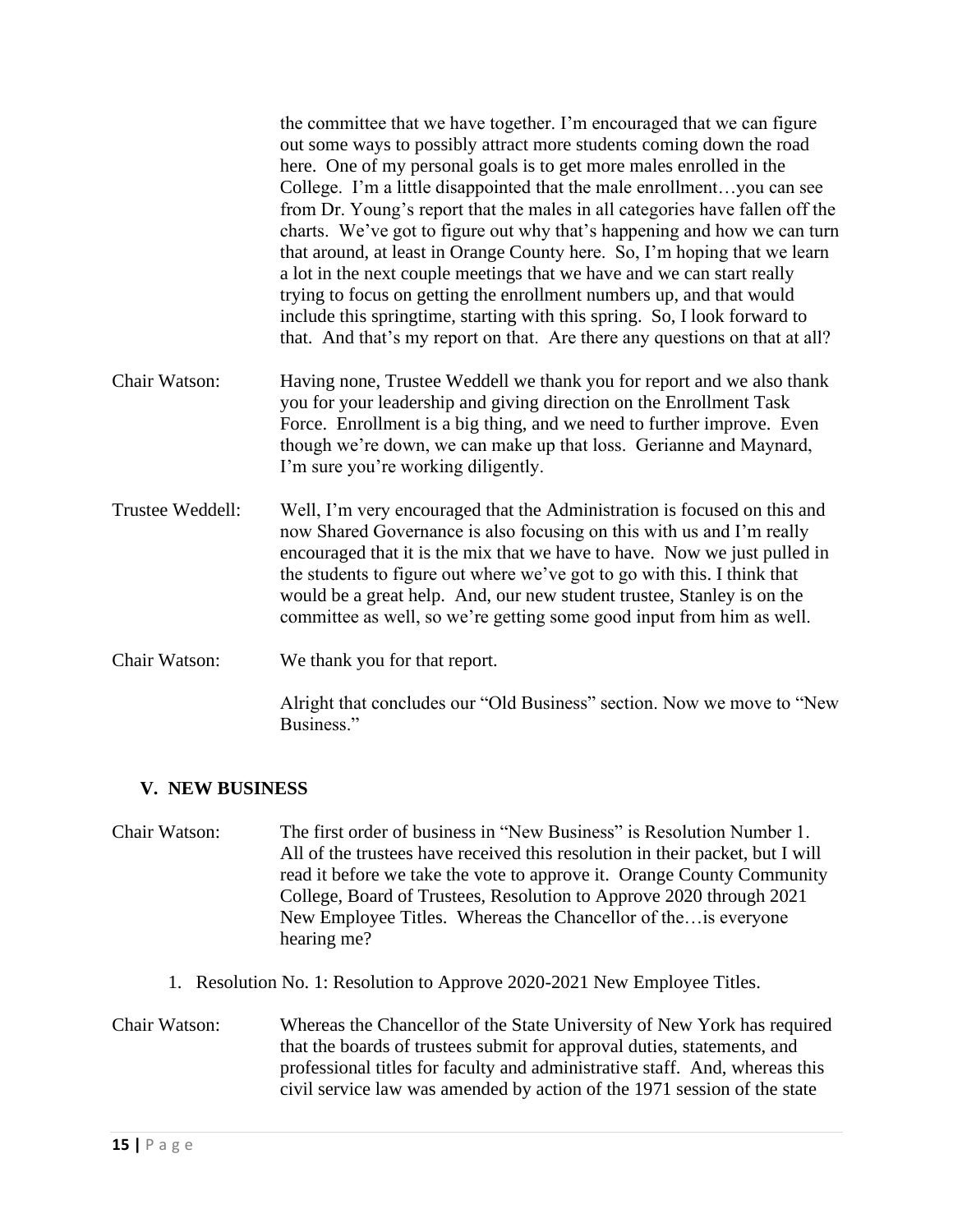|                                                    | legislature by Chapter 1167 which requires that each Board of Trustees in<br>Community colleges, files such qualifications for appointments and such<br>specifications with the civil service commission and with the officers to<br>which the certification is made. Now, therefore be it resolved that the<br>Board of Trustees of the Orange County Community College approves the<br>addition and revision of title names, qualifications, and or specifications<br>from the following unclassified professional positions and orders it to be<br>filled after approval by the Chancellor of the State University of New<br>York. |
|----------------------------------------------------|---------------------------------------------------------------------------------------------------------------------------------------------------------------------------------------------------------------------------------------------------------------------------------------------------------------------------------------------------------------------------------------------------------------------------------------------------------------------------------------------------------------------------------------------------------------------------------------------------------------------------------------|
|                                                    | I will not read all of the titles, but I will read the major sections:<br>Management Confidential, Chair and Staff (New), Chair and Staff<br>(Revised), Chair and grantI'm sorry Staff and Chair Grant titles added<br>to Staff and Chair contract.                                                                                                                                                                                                                                                                                                                                                                                   |
|                                                    | Trustees, you can read the rest at your leisure. The Chair will entertain a<br>motion for approval of this resolution.                                                                                                                                                                                                                                                                                                                                                                                                                                                                                                                |
| Trustee Martucci:<br>Trustee Hunter:               | So moved<br>Seconded                                                                                                                                                                                                                                                                                                                                                                                                                                                                                                                                                                                                                  |
| Chair Watson:<br>All:                              | All in favor, say Aye.<br>"Aye"                                                                                                                                                                                                                                                                                                                                                                                                                                                                                                                                                                                                       |
| Chair Watson:                                      | Opposed?<br>There are none. The resolution is approved.                                                                                                                                                                                                                                                                                                                                                                                                                                                                                                                                                                               |
| Chair Watson:                                      | The next order of business, the Chair will entertain a motion to approve<br>Board Policy 3.5, Drug-Free College, and delete BP 6.13 which is<br>incorporated into Board Policy 3.5, and renumbering of the following<br>policies:                                                                                                                                                                                                                                                                                                                                                                                                     |
|                                                    | BP 6.14 to BP 6.13<br>BP 6.15 to BP 6.14<br>BP 6.16 to BP 6.15                                                                                                                                                                                                                                                                                                                                                                                                                                                                                                                                                                        |
| 2.                                                 | Motion to Approve BP 3.5: Drug-Free College, delete BP 6.13 (incorporated into<br>BP 3.5) and renumbering the following Board policies:                                                                                                                                                                                                                                                                                                                                                                                                                                                                                               |
|                                                    | Is there a motion?                                                                                                                                                                                                                                                                                                                                                                                                                                                                                                                                                                                                                    |
| Trustee Vacca:<br>Trustee Murphy:<br>Chair Watson: | So moved<br>Second<br>Moved and seconded to approve the motion for Board Policy 3.5 as read.<br>All in favor?                                                                                                                                                                                                                                                                                                                                                                                                                                                                                                                         |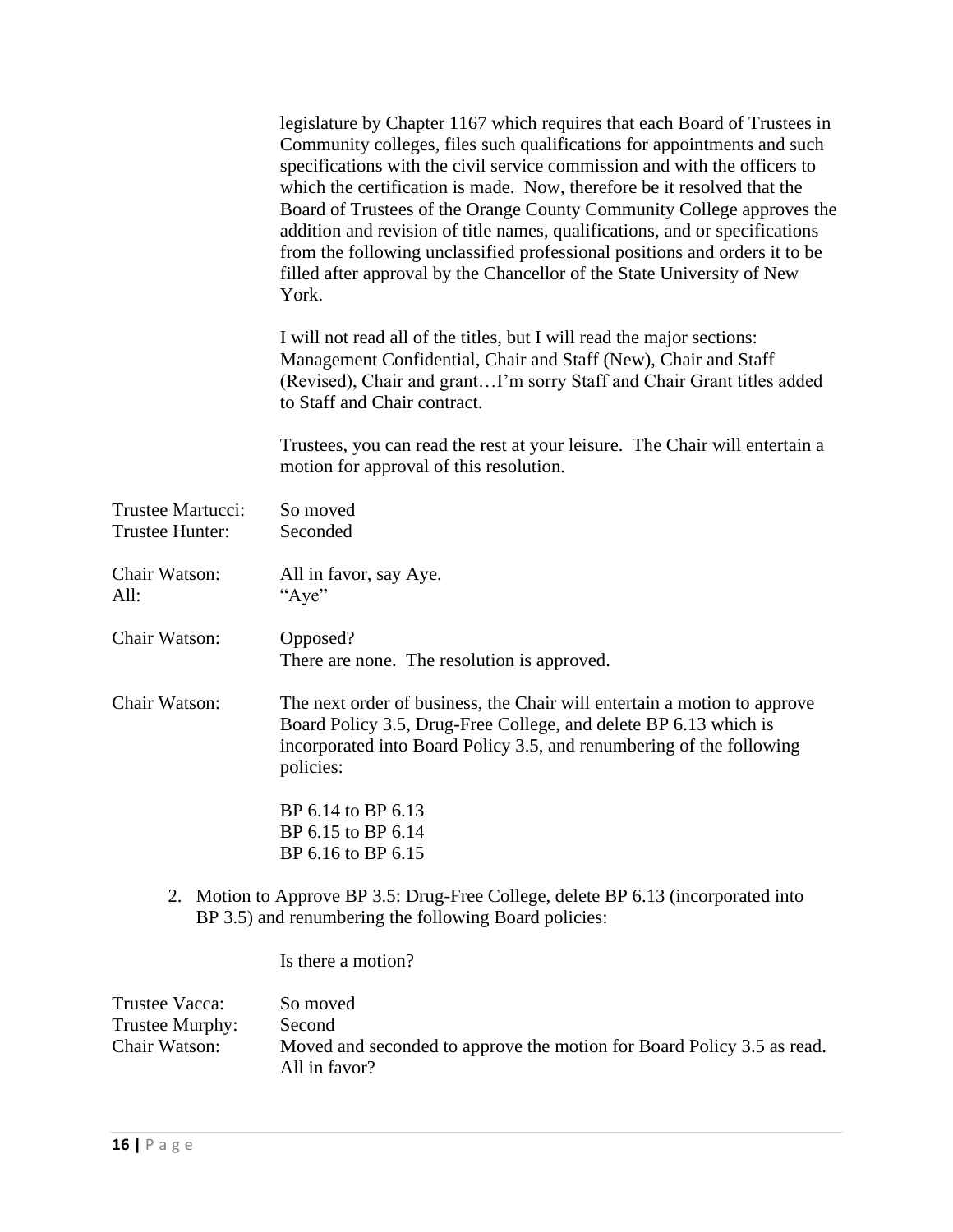| All:          | "Aye"                                                                                                    |
|---------------|----------------------------------------------------------------------------------------------------------|
| Chair Watson: | Opposed? Motion carries. The board policy is approved and<br>incorporated.                               |
|               | Next order of businessthat concludes "New Business." The next order<br>business is "Chairman's Comments" |

## **VI. CHAIRMAN'S COMMENTS**

I just have a few comments at this point.

I did want to let my fellow trustees know that I was asked to serve as the Treasurer for NYCCT for the upcoming NYCCT year and I have accepted that nomination and I will be approved at the next formal meeting. What this means is I will be a member of the executive committee. Of course, in the past, I've served on NYCCT as a voting member, but I will now serve as a member of the executive committee. I appreciate your support in sending me to the meetings. Now that we are meeting via Zoom there is very little expense on it, but as you know I've attended most of the NYCCT meetings in the past. I thank you for your support and I look forward to my future service as a treasurer there.

I will not have any further comments. That kind of completes what I wanted to say to you, and I've thanked everyone I had in mind.

So, we will move further to our committee reports and board recommendations. The first committee report is Academic and Student Services, Bill Vacca. Bill, do you have a report for this meeting?

- Trustee Vacca: Not today, Chair Watson. We met just before the board meeting. I will have a report for you in November.
- Chair Watson: Audit and Finance, once again, Trustee Weddell.

#### **VII. COMMITTEE REPORTS:**

#### **Audit and Finance Committee: Trustee Weddell**

Trustee Weddell: We met a couple times this month before our last meeting and continually working on the budget and making adjustments where they need to be made. It seems to be an ongoing event here with the State of New York changing the rules and SUNY overall changes some of the rules and the way we're getting funded here. I think we've got it under control though. I think we're in good shape right at the moment. So, fortunately, we do have a fund balance we could potentially use and that, so I think we're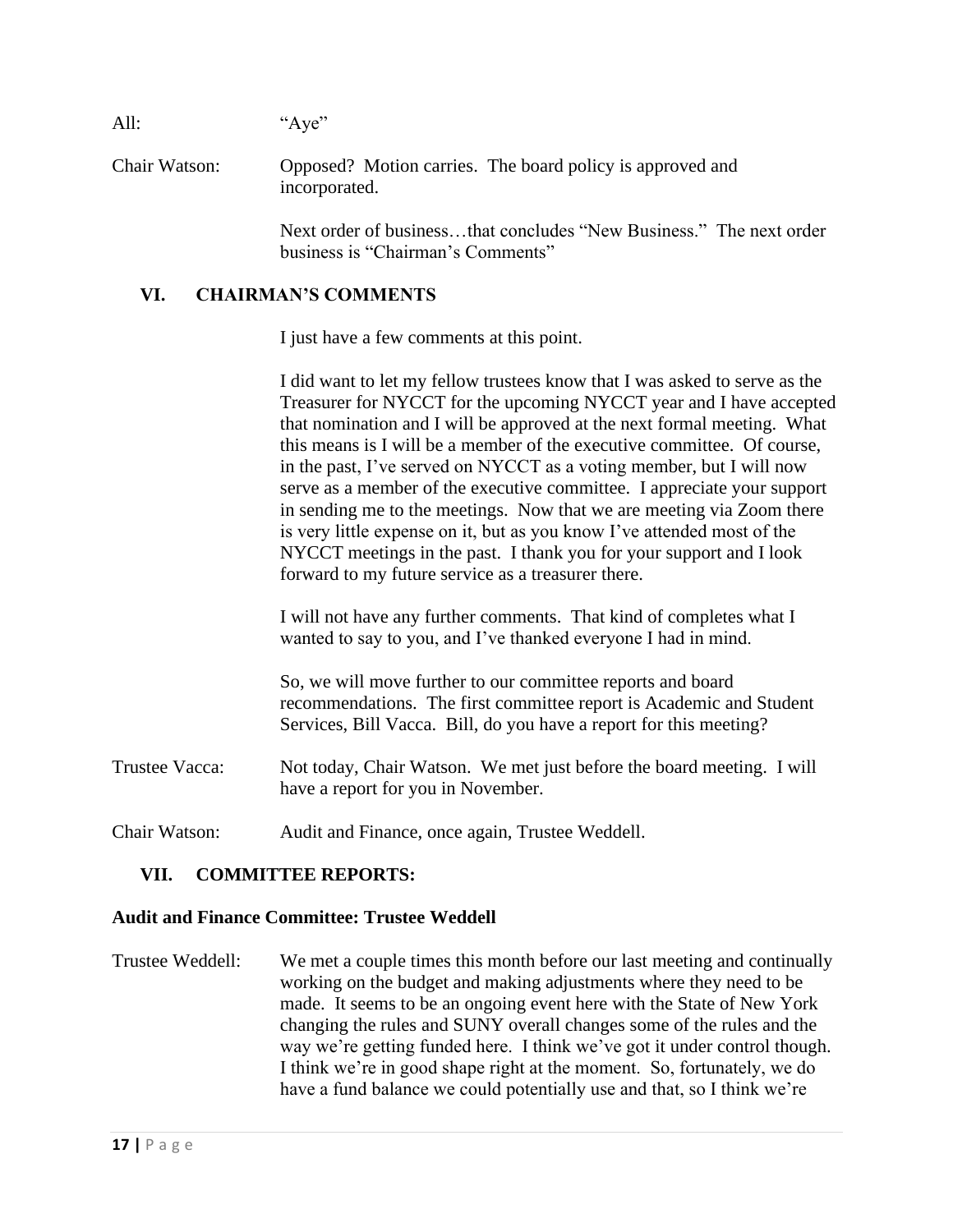|                  | going to have an Executive meeting to discuss the changes that we need to<br>make for the budget some time tonight. Is that correct?                                                                    |
|------------------|---------------------------------------------------------------------------------------------------------------------------------------------------------------------------------------------------------|
| Chair Watson:    | Yes, that is correct. We are going to have Executive Session this evening.<br>It is on the agenda.                                                                                                      |
| Trustee Weddell: | Okay, so that is one of the things we need to do there. But, other than that,<br>we've been meeting, we met, like I say, a couple times since the last<br>meeting. We've been working on it diligently. |
| Chair Watson:    | Okay, we thank you for that report.<br>No report from Governance and Nominating.<br>We do have a new Policy Committee Chair, that is Trustee Flo Hannes.<br>Flo, do you have a report for this evening. |

#### **Policy Committee: Trustee Hannes**

Trustee Hannes: I sure do. Based on a meeting earlier today, I would firstly like to express my gratitude to the chair, to Mr. Watson, for appointing me as Chair of this committee. I find that with some trepidation, past, I am now excited to be a part of the review of our policies and the development of new policy. And my incredible gratitude to Mike Albright for providing an informative and comprehensive orientation to the Policy Committee.

> At today's meeting, we discussed the update regarding the legal review of our policies, which…the last time that was done was in 2004 and 2005 so long overdue. And, being followed up by a legal firm that is looking to make sure we are in legal wording and basically tightening up our policies.

At the same time, the committee is reviewing, under the guidance of Mike, who serves a very important role in this, of reviewing the policies that exist to see how we can consolidate the policies with wording, really editing it to signify what the policy stands for. And, regarding the policy putting more information into the procedural manual. An example of that will be coming up at the next meeting. The committee will now be reviewing a rather extensively long policy related to the role of vice presidents, which can be extremely condensed, as Mike has done, into a paragraph and then moving a great deal of the verbiage into a procedural document. So, stay tuned. We will be bringing that to you next month.

I would also like to thank the president of Governance, who sits on the Policy Committee, Paul Basinski, for offering to look into the policies that exist at our peer schools to see what's state of the art, make sure that we are addressing all that we should. My sense is we are probably ahead of most of them, but Paul has graciously responded to that task of looking at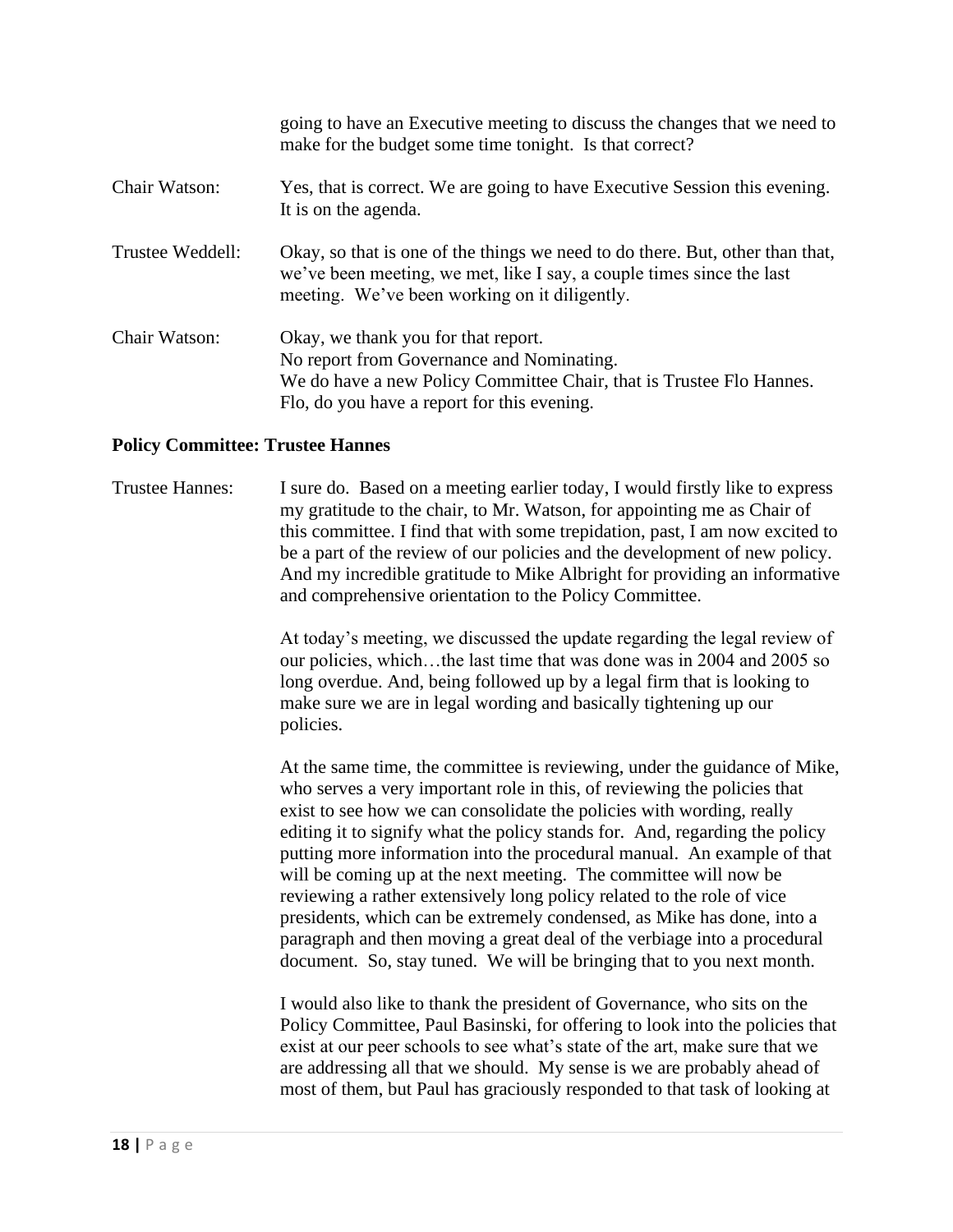|                          | policies at other schools. And Paul stated this, and I whole heartedly agree<br>that he is pleased that Governance, that the Faculty and Staff are<br>represented on the Policy committee. And I am pleased that it is in<br>keeping with the board's desire for transparency, to have the president of<br>Governance as a member of our committee. |
|--------------------------|-----------------------------------------------------------------------------------------------------------------------------------------------------------------------------------------------------------------------------------------------------------------------------------------------------------------------------------------------------|
|                          | And I look forward to reviewing and editing with Mike and the committee<br>and bringing a tighter policy and procedural manual to the College.                                                                                                                                                                                                      |
| Chair Watson:            | Trustee Hannes, we thank you for that report. We look forward very<br>much to your service as the chair. I know you were appointed, but I thank<br>you for agreeing.                                                                                                                                                                                |
|                          | Alright, moving forward, next on our agenda is "Comments from the<br>Public" and Secretary Murray I would ask that you would let our first<br>public member in, Michelle Tubbs. Michelle, are you out there?                                                                                                                                        |
| Michelle Tubbs:          | I am Chair Watson.                                                                                                                                                                                                                                                                                                                                  |
| <b>Secretary Murray:</b> | There she is.                                                                                                                                                                                                                                                                                                                                       |

# **VIII. COMMENTS FROM THE PUBLIC:**

Michelle Tubbs: Thank you. Good evening everybody. I'm glad to be here with you all, albeit virtually. I do look forward to the days where we can be together back in presumably the Gilman Center, or at least someplace on campus.

> I do have a report to share with you tonight that pretty much will provide you with some insight into what myself as well as Paul Basinski, who is our Campus Governance leader, and Katie Sinsabaugh, who is our alternate delegate, learned from our attendance at our virtual fall plenary of the Faculty Council of Community Colleges on October 1 and 2. And, so during our time on those two days was a mixture of the committees of the council having time to meet with each other, as well as hearing reports from constituent groups, SUNY leaders and liaisons from different groups that we had. I'm going to share some of what I learned from those two days.

> So, we heard from a total of four SUNY leaders. The first one we heard from was Merrill Tisch of the SUNY Board of Trustees. Her time with us was very short and basically addressed her disappointment, her as well as the board's disappointment, that we were not successful obviously in our lobbying efforts to secure that floor funding model that we have had for the last couple of years. In addition, she did address to some degree, the appointment of our newest Chancellor without an open and… While she did not express the vote of no confidence directly, she did indicate that the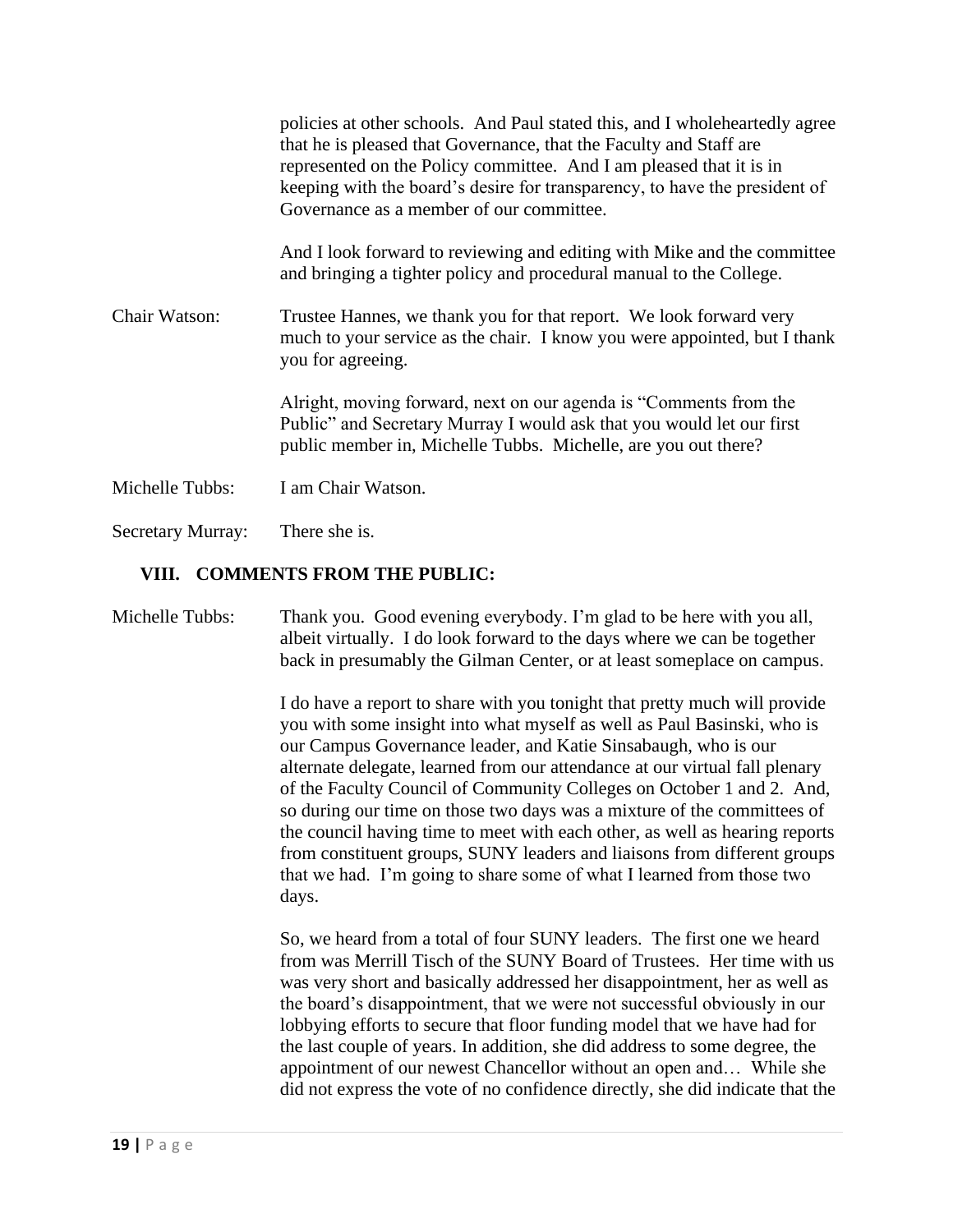board's decision, which was a highly supported decision by most of the board members, was that they could not be in limbo during the time of high exposure on many fronts and they did not want to have an interim Chancellor making decisions that would impact our campuses long term. So, those were kind of the two major reasons that were offered to support their decision to appoint the Chancellor that they did.

We did, shortly after that, heard from our new Chancellor, Jim Malatras. He didn't deliver a report but more so, asked and responded to questions that were asked to him by those in attendance. What I gathered from him is that he has a very strong interest in online education. He definitely has the feeling that we need to look at that differently and to be more aggressive as a system. He feels we are losing far too many New Yorkers to institutions and colleges outside of our system and outside of our state to online education options. So, he is definitely committed to bringing those New Yorkers back to our institutions to take their online courses. He definitely seems to be well-informed on different fronts that we seem to be under attack, financial…just kind of getting across the value of a higher education from a public institution in particular, institutions that are part of the SUNY system. I definitely felt that we can expect to see some new, innovative and creative approaches, to or from him in these arenas. He definitely alluded to probably thinking about beginning to explore new funding models for our community colleges and such. So, I definitely can…I got a positive feeling that he is in tune with areas and arenas that we struggle with and has been thinking about them and anticipates some different approaches.

We also heard from Tod Larsen who is the SUNY Provost. He did share...I know Paul alluded to it in his report...enrollment is certainly down SUNY-wide. SUNY-wide statistics that were shared with us at the time was that the SUNY system was down about 5.7% And that, as Dr. Young certainly supported with her presentation, in the SUNY system, Community colleges certainly bear the brunt of that decrease in enrollment. The community colleges were down about 10.7% versus the state ops were only down about 1.5%. So, our system is consistent with what was shared more broadly earlier.

There is a talk….no official decision made…and you may have heard this, there is a talk within the SUNY system to eliminate to some degree, Spring breaks for our colleges, so that is definitely something that is on the radar.

There was some confirmation, perhaps that we will be moving forward with the Gen Ed reform that we had initiated and started last year, that kind of paused when COVID hit in mid-March. So, we are really going to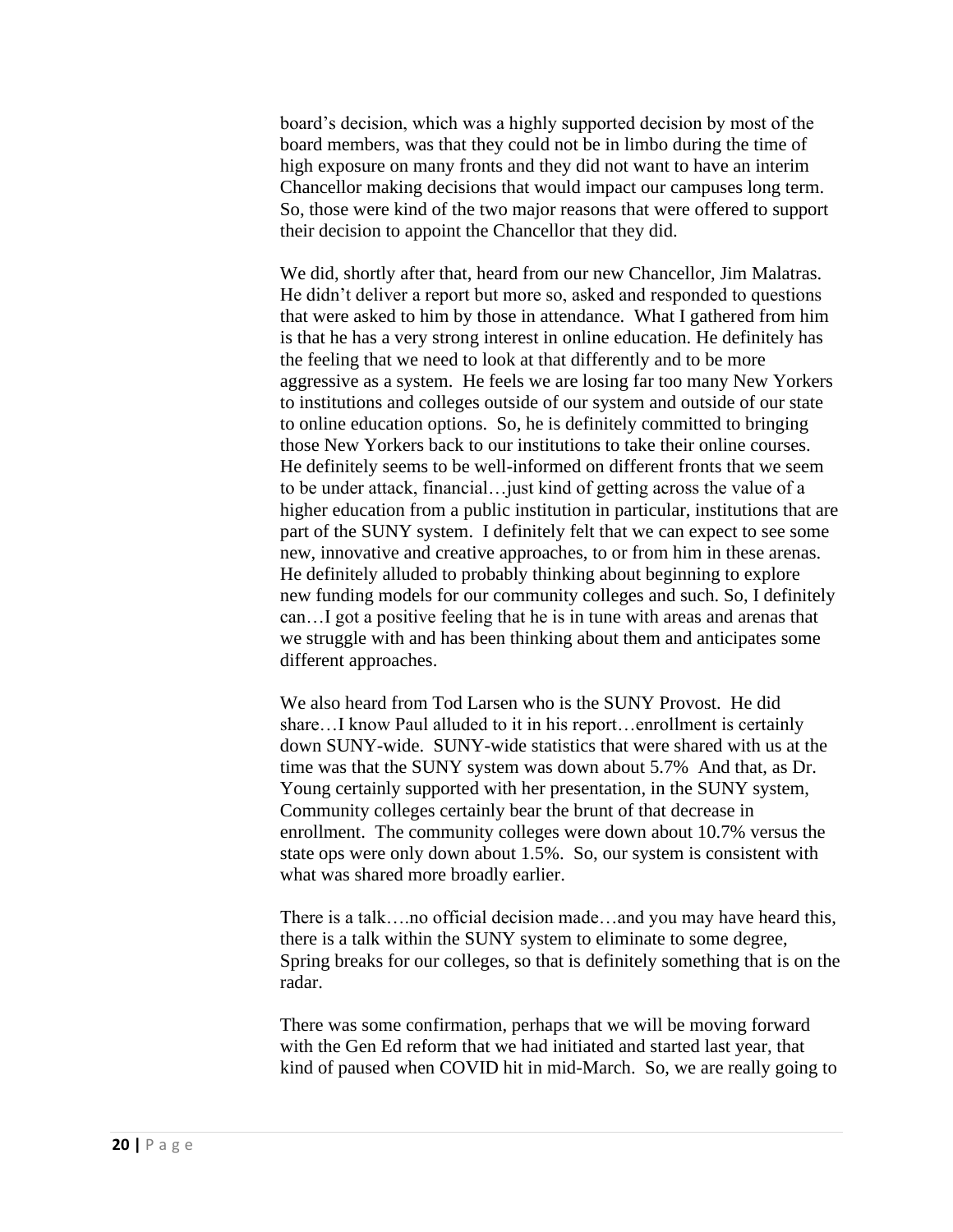carry through the plans that we had, kind of on a 6-8 month delay due to the COVID-19 pandemic.

We also heard from Johanna Duncan-Poitier, who is the Vice Chancellor of Community Colleges and the Education pipeline. She shared with us some statistics regarding graduation rates and they shared with us a 10 year rate comparison from 2007 to 2017 and those 2 year, 3 year and 4 year graduation rates seem to have improved over that 10 year time frame. So, that was good news. She also shared that remedial student counts are decreasing mostly due to the new co-requisite models that many institutions are implementing and employing in mainly English and Math. We did have a discussion and we did point out that the need for remediation is not decreasing. We certainly are probably maybe seeing an increase to remediation over the last many years. With the new student count, we are able to fully enroll them and get them through their developmental needs a little bit more quickly. And she also did, at least verbally, ensure that community college presidential search processes will not change. As you were aware, many of us are a little concerned that a president might be set with the appointment of a Chancellor without a national transparent search and we certainly don't want that to trickle down to our campuses.

So, those are the highlights of what we heard from our SUNY leaders. We heard from some liaisons, or from groups. NYCCAP was there; their liaison was there, the NY Community College Association of Presidents, which Dr. Young is part of, the CAO group which is our Chief Academic Officer's group which Erika is part of, and then the Business Officers Association for Community Colleges also offered some remarks. So, from their comments, what I can summarize and present is that there is kind of a feeling out there that it is probably best to wait until after the election occurs in November to determine what our funding advocacy efforts will be, what we'll be advocating for and how to go about that. I do know NYCCAP, the executive committees of NYCCAP and the Faculty Council of Community Colleges did have a meeting planned in October to start planning and brainstorming toward going to advocate. So, that's good news at this time. There was confirmation that, as we are aware here, that campuses did receive the CARES Act money and then there was again just some information…to the best knowledge possible regarding funding from the state. What was reported at that time which seems to still be accurate as far as what we are hearing and experiencing is that we should expect at least a 20% reduction in our first quarter payment, which as you are aware we haven't received yet. So, that is delayed as well; expect it to come some time in November or December. State grants have also then…are only being paid at 20% reduction or they are only being paid at 80%. State grants that I understand we have here at the College are things such as our EOP grant, our TRIO grant, our Liberty Partnership grant. So,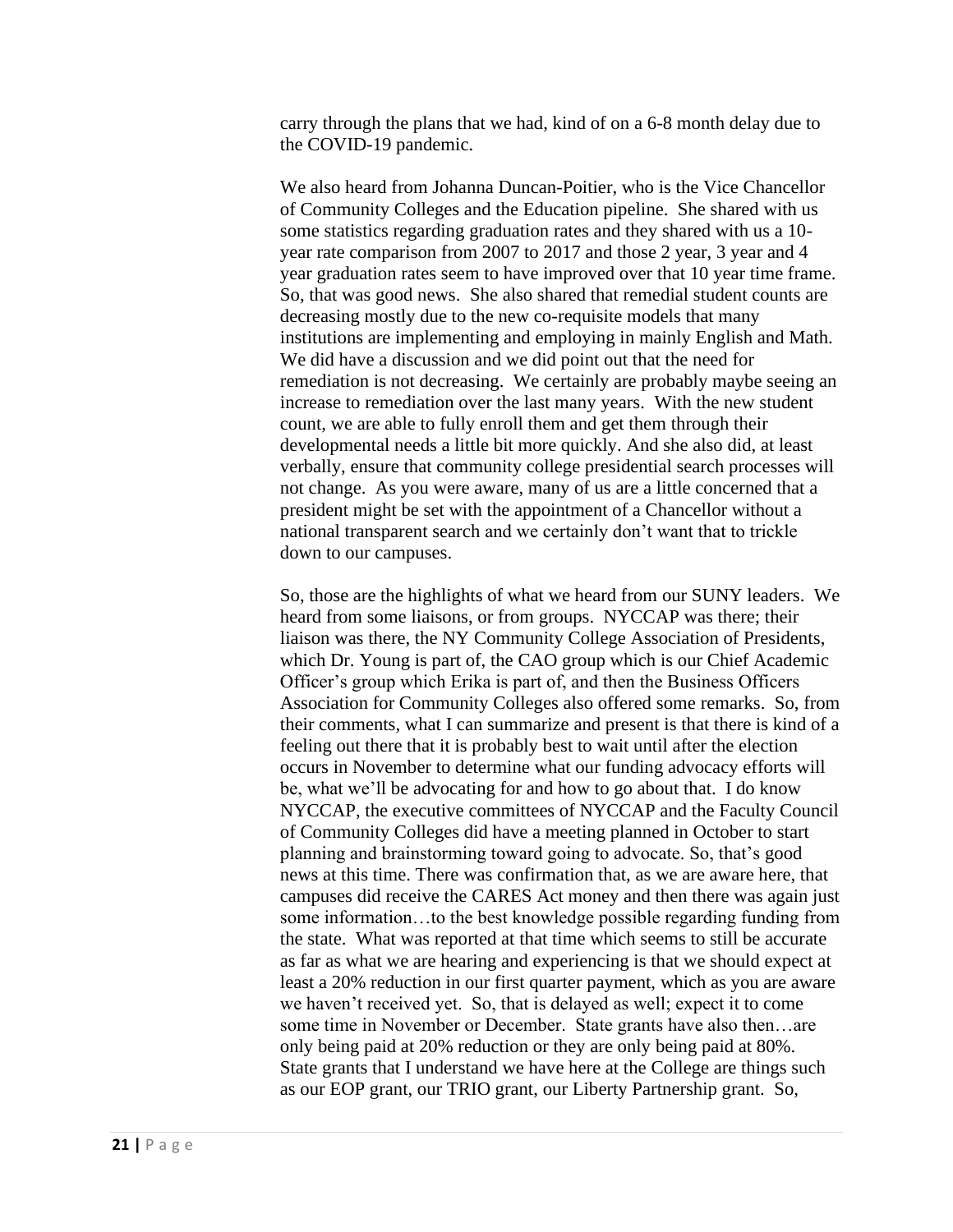those are examples of state grants that are only being funded at 80% and the Colleges are expected, and I think, have committed to making up that 20% gap. And then, also financial aid, state financial aid to our students as well as the Excelsior scholarship funding is only being provided and paid to our students at 80%. So, we are hoping those things are pauses and that that money does come through, but essentially there is no guarantee that that is going to happen. And, we did not actually have any resolutions that were approved or came out of our plenary. We actually have some typical normal fall or resolutions that come out of our fall plenary and then some come along one time. The typical ones to come out of our fall plenary are one regarding funding model and one regarding childcare. But, with all the uncertainties such as COVID-19, the election year, a new Chancellor and those types of things, we didn't feel it was appropriate for us to be putting together resolutions particular to funding models or childcare needs when so much is unknown and uncertain at this time. Not to say we won't sometime in the future of this academic year; it just did not come out of our fall plenary like they normally due.

But we did approve two items. One is a position statement on faculty inclusion on administrative searches below the presidential level. So, in our institution, that would be our vice-presidential searches and AVP searches. And then we also developed and approved a guidance document for governance proceedings in the event of a campus emergency or interruption. And, that really came out of, obviously, not just shared governance operations, but institutional operations, were highly affected and interrupted by COVID-19 at all of our community college institutions. And, while SUNY Orange was one where we were able to maintain high functionality and integrity of our shared governance operation, unfortunately that was not the experience at some of our sister community colleges. So, we felt the need to develop a guidance document to help all of the community colleges if they encounter something like this in the future, where their normal operations are interrupted or disrupted, that they have some sort of guidance to perhaps maintain their level as much as possible of their shared governance operations and functionality.

And that concludes my report and information I wanted to share unless there are any questions.

Chair Watson: I have a question. By chance, did anyone ask the Chancellor what his views are on consolidation of SUNY Community colleges?

Michelle Tubbs: No, that was not a particular question that was answered. But, that is certainly an interesting thought and I could reach out to our Council president to see if there had been any discussions that I'm not aware of on that topic that included the Chancellor and if she may have a sense on where he stands on that.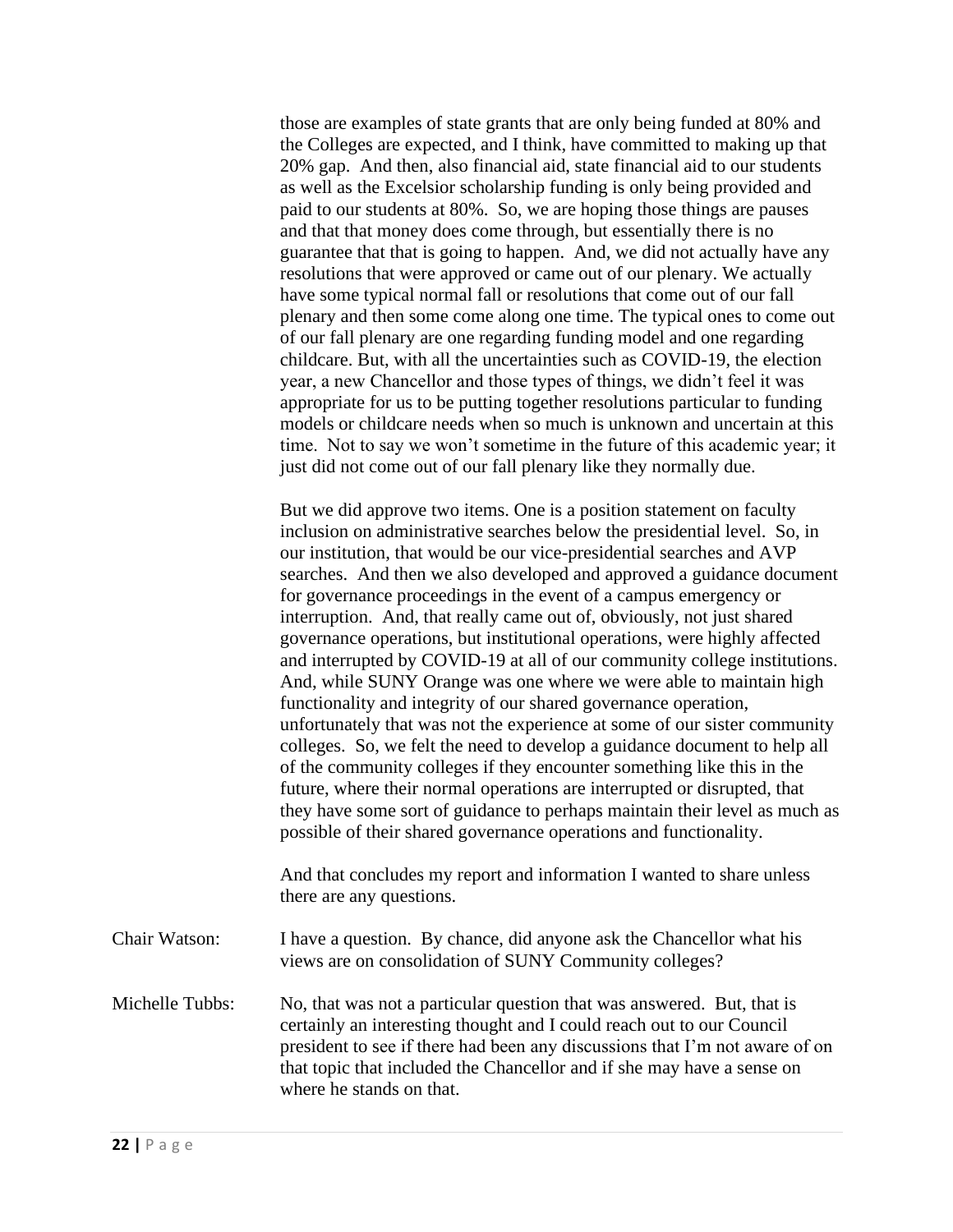| Chair Watson:            | Thank you. Michelle, we thank you for that report.                                                                                                                                                   |
|--------------------------|------------------------------------------------------------------------------------------------------------------------------------------------------------------------------------------------------|
| Michelle Tubbs:          | Thank you for the opportunity.                                                                                                                                                                       |
| <b>Chair Watson:</b>     | Next, we have one other reservation for public comment and I'm going to<br>need Secretary Murray to let that person in and also announce that person<br>because I don't have that individual's name. |
| <b>Secretary Murray:</b> | Sure, Chair Watson, unfortunatelythat person was Janee Bricourt and<br>she sent me a message to say that she had to leave the meeting due to a<br>prior commitment so she'll be at the next meeting. |
| Chair Watson:            | Thank you very much.                                                                                                                                                                                 |
|                          | Next, we'll open the floor to board discussions.                                                                                                                                                     |

# **IX. BOARD DISCUSSION:**

| Chair Watson:                                | Are there any trustees that would like to introduce anything at this time?                                                                                                                                                                                                                                                                                                                                                                                                                                                                                                                                 |
|----------------------------------------------|------------------------------------------------------------------------------------------------------------------------------------------------------------------------------------------------------------------------------------------------------------------------------------------------------------------------------------------------------------------------------------------------------------------------------------------------------------------------------------------------------------------------------------------------------------------------------------------------------------|
|                                              | Hearing nothing, we have a need this evening to go to Executive Session<br>to discuss an item that surrounds collective negotiations pursuant to<br>Article 14 of the Civil Services law. The Chair will entertain a motion to<br>move to Executive Session.                                                                                                                                                                                                                                                                                                                                               |
| Trustee Murphy:<br>Trustee Martucci:         | So moved.<br>Second                                                                                                                                                                                                                                                                                                                                                                                                                                                                                                                                                                                        |
| Chair Watson:                                | And seconded. All in favor of moving to Executive Session indicate by<br>saying "Aye"                                                                                                                                                                                                                                                                                                                                                                                                                                                                                                                      |
| All:                                         | "Aye"                                                                                                                                                                                                                                                                                                                                                                                                                                                                                                                                                                                                      |
| Chair Watson:<br>Dr. Young:                  | Secretary Murray can you set up the secondary meeting room.<br>I'll jump in just to confirm again, as is our virtual environment custom,<br>that the board and those that they invite into the Executive Session, move<br>into the space for that particular reason. This meeting room remains<br>opened for the public to remain in if they so choose and then when the<br>board is done with the matter that was identified, the board moves back<br>into this room. If there is a vote to be taken, they do that publicly and<br>otherwise, moves back into the space to publicly adjourn that meeting. |
| Chair Watson:<br>Dr. Young:<br>Chair Watson: | Correct me if I'm wrong, we are inviting the vice presidents?<br>Correct. All 3 vice presidents and me, if you would permit that please.<br>Yes, of course.                                                                                                                                                                                                                                                                                                                                                                                                                                                |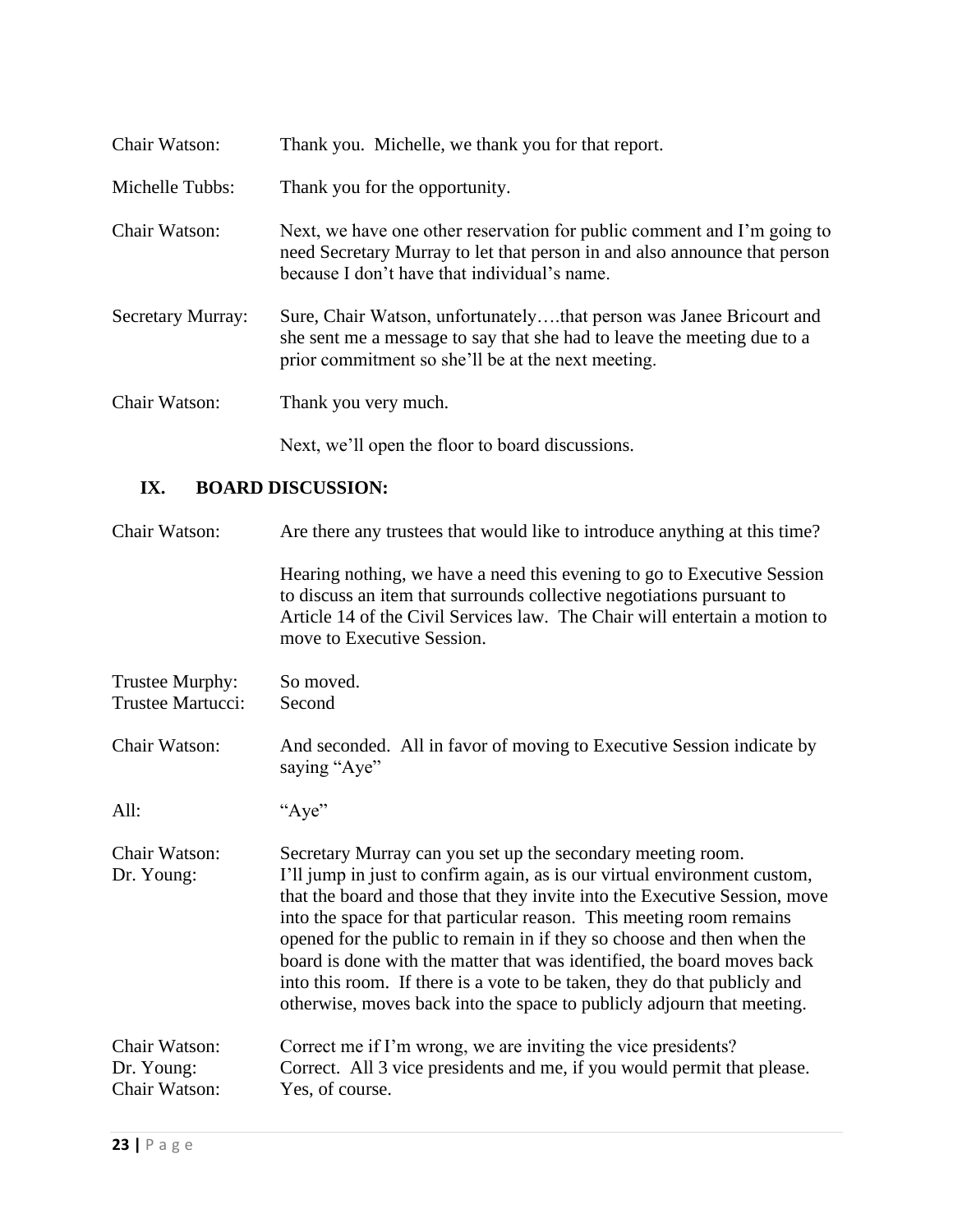Secretary Murray: Okay, if everybody is ready, I'm going to open up the breakout room and you'll be moving there momentarily. We'll see you when you get back.

# **X. EXECUTIVE SESSION**

Trustees entered into Executive Session at 6:20 PM Trustees reentered the board meeting at 7:15 PM

| Chair Watson:                                         | The board has been asked to consider some verbiage. Dr. Young are you<br>there?                                                                                                                                                        |
|-------------------------------------------------------|----------------------------------------------------------------------------------------------------------------------------------------------------------------------------------------------------------------------------------------|
| Dr. Young:                                            | I am.                                                                                                                                                                                                                                  |
| Chair Watson:                                         | If you would please, would you read the motion, then the verbiage that<br>will turn into a motion that the trustees will vote on.                                                                                                      |
| Dr. Young:                                            | I would. This is for your consideration:                                                                                                                                                                                               |
|                                                       | A resolution authorizing Administration to expend up to \$850,000 from<br>fund balance to support personnel services for the remainder of fiscal year<br>2020-2021.                                                                    |
| Chair Watson:                                         | Trustees, what is your pleasure?                                                                                                                                                                                                       |
| Trustee Weddell:<br>Trustee Murphy:                   | Moved.<br>Second                                                                                                                                                                                                                       |
| Chair Watson:                                         | It's been moved by Trustee Weddell and seconded by Trustee Murphy. Is<br>there any discussion on the matter? Hearing none, I would call for the<br>vote. All in favor of the said motion. Dr. Young could you read it again<br>please. |
| Dr. Young:                                            | Sure. It's a resolution authorizing Administration to expend up to<br>\$850,000 from fund balance to support personnel services for the<br>remainder of fiscal year 2020-2021.                                                         |
| Chair Watson:                                         | All in favor of the said motion. Secretary Murray would you please call<br>the role.                                                                                                                                                   |
| <b>Secretary Murray:</b>                              | Yes, I will                                                                                                                                                                                                                            |
| Chair Watson:<br>Trustee Martucci:<br>Trustee Hunter: | Affirmative<br>Yay<br>Yes                                                                                                                                                                                                              |